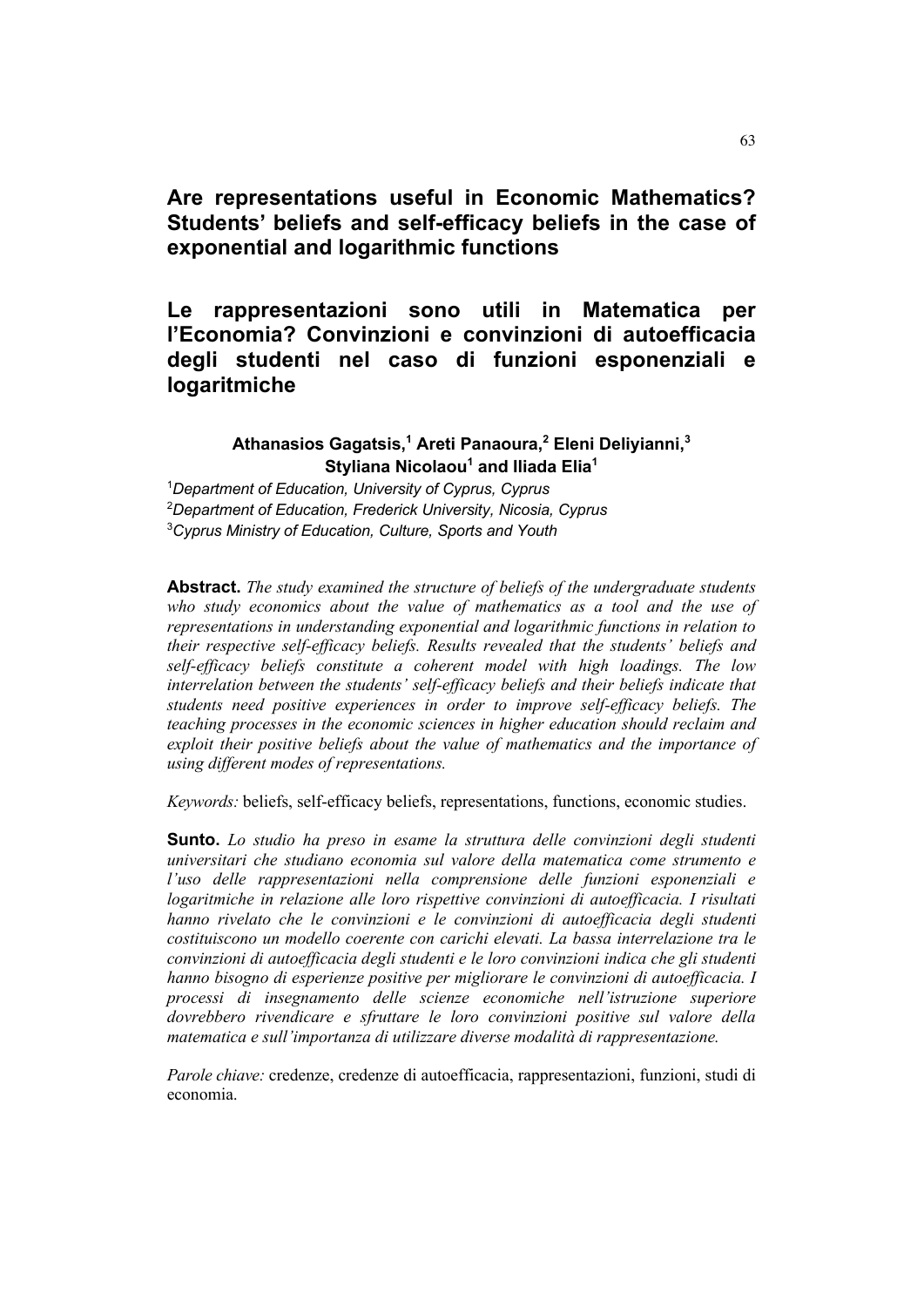**Resumen.** *El estudio examinó la estructura de las creencias de los estudiantes de pregrado que estudian economía sobre el valor de la matemática como herramienta y el uso de representaciones en la comprensión de las funciones exponenciales y logarítmicas en relación con sus creencias de autoeficacia. Los resultados revelaron que las creencias y las creencias de autoeficacia de los estudiantes constituyen un modelo coherente con las altas cargas. La baja interrelación entre las creencias de autoeficacia de los estudiantes y sus creencias indica que los estudiantes necesitan experiencias positivas para mejorar las creencias de autoeficacia. Los procesos de enseñanza en las ciencias económicas de la educación superior deben reclamar y explotar sus creencias positivas sobre el valor de la matemática y la importancia de utilizar diferentes modalidades de representaciones.*

*Palabras clave:* creencias, creencias de autoeficacias, representaciones, funciones, estudios económicos.

### **1. Introduction**

The value of investigating various affective factors in higher education is indicated considering the number of studies (e.g. Crawford, Gordon, Nicholas, & Prosser, 1998; Van Dinther, Dochy, & Segers, 2011) that focus on this field. Recently, researchers (e.g. Dreher, Kuntze, & Lerman, 2015; Stohlmann, Moore, Cramer, & Maiorca, 2015) investigated pre-service teachers' views about using multiple representations in the mathematics classroom. Despite this interest, a limited number of studies have examined the beliefs concerning the use of mathematical representations of undergraduate students enrolled in disciplines other than mathematics or education. It is evident that various fields and disciplines make use of mathematics. For example, mathematical models describe complex phenomena and systems such as stock markets and logistics. Because of all the challenges occurring in the contemporary world, problems of economics and finance, social, environmental, and management sciences are being examined trying to find quantitative models based on mathematical and statistical theories, methods and tools (Melnik, Makarov, & Belair, 2017).

The aim of the study is to examine the structure of important aspects of affective system, the beliefs and self-efficacy beliefs, concerning mathematics as a tool and the use of representations in understanding exponential and logarithmic functions of undergraduate students who study economics. Mathematical representations are increasingly vital as far as expression and communication of ideas in economics is concerned. This is interesting, particularly with respect to the need for public understanding of economics. Furthermore, progressively more activity in the financial market is governed by mathematical models. In fact, economists are using economic and mathematical methods to analyze economic processes and predict any possible outcomes of economic activity (Mandanov & Khasanova, 2014). It should be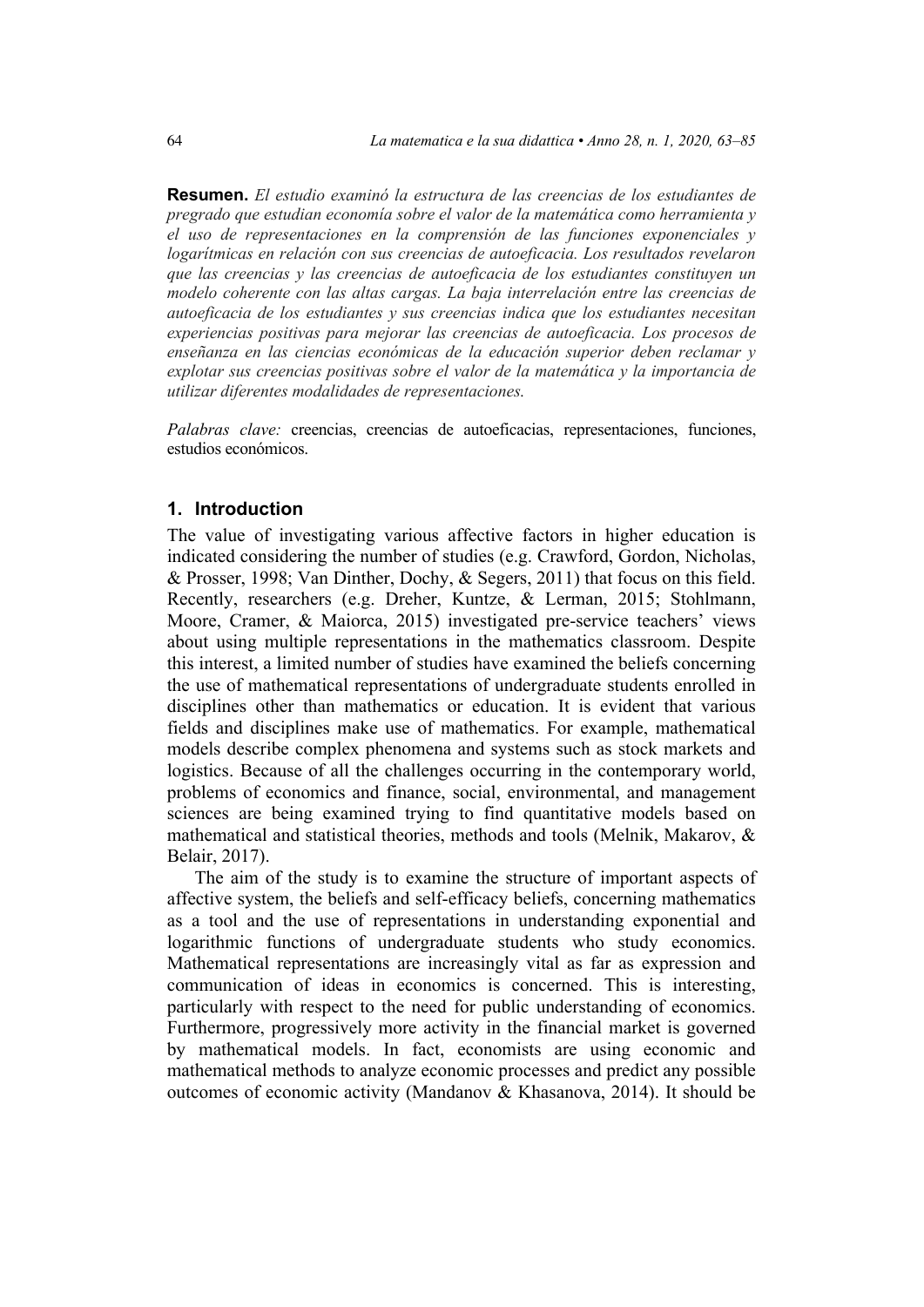noted that we concentrate on the concept of function for which a variety of representations such as diagrams, words and symbols are used. Additionally, it is a concept, which is used every day for currency and measurements especially by the economists.

As students of economics are the future professionals in the markets, this study attempts to make both a theoretical and practical contribution to the literature regarding undergraduate students' beliefs and self-efficacy beliefs concerning representations. Considering the fact that beliefs and self-efficacy beliefs are characterized as multidimensional constructs (Bandura, 1989; Goldin, 2002; Buehl & Alexander, 2006), the present study will clarify important aspects of such constructs. Furthermore, a number of studies (e.g. Bartimote-Aufflick, Bridgeman, Walker, Sharma, & Smith 2016; Lizzio, Wilson, & Simons 2002; Chemers, Hu, & Garcia 2001) demonstrate that affective factors reflect the quality of teaching methods in higher education, the teaching environment and the students' outcomes. Thus, the results of studies concerning affective factors such beliefs and self-efficacy beliefs are important to identify corresponding needs for economics in higher education.

## **2. Literature review**

# *2.1. Beliefs and self-efficacy beliefs*

Affective variables are considered by Boekaerts (2003) as important for learning. According to social cognitive theory, human behavior, environment and personal factors (e.g. cognition, emotion and motivation) work accordingly towards each other (Chiu & Klassen, 2010). Beliefs are among the main components of the affective domain (Goldin, 2002). Philipp (2007) defines beliefs as "psychologically held understandings, premises, or propositions about the world that are thought to be true" (p. 259). Self-efficacy beliefs are beliefs about the ability to "organize and execute the courses of action required to produce given attainments" (Bandura, 1997, p. 3). According to Bandura's social cognitive theory, self-efficacy acts as agent of motivational orientation that enhances persistence in the case of difficulties, increases intentionality and long-term planning, and determines the development of self-regulation and self-correcting actions in a critical way (Bandura, 2001).

Several researchers (e.g. Gómez-Chacón, Romero-Albaladejo, & Garcia Lopez, 2016) stress the role that beliefs play in the performance of students in mathematics, because beliefs affect the way in which students learn and use mathematics. It was also found by many researchers that self-efficacy influences academic motivation, learning and achievement (Pajares, 1996; Schunk, 1981; Komarraju & Nadler, 2013). Recently, Laging and Voßkamp (2017) include self-efficacy beliefs among the main determinants of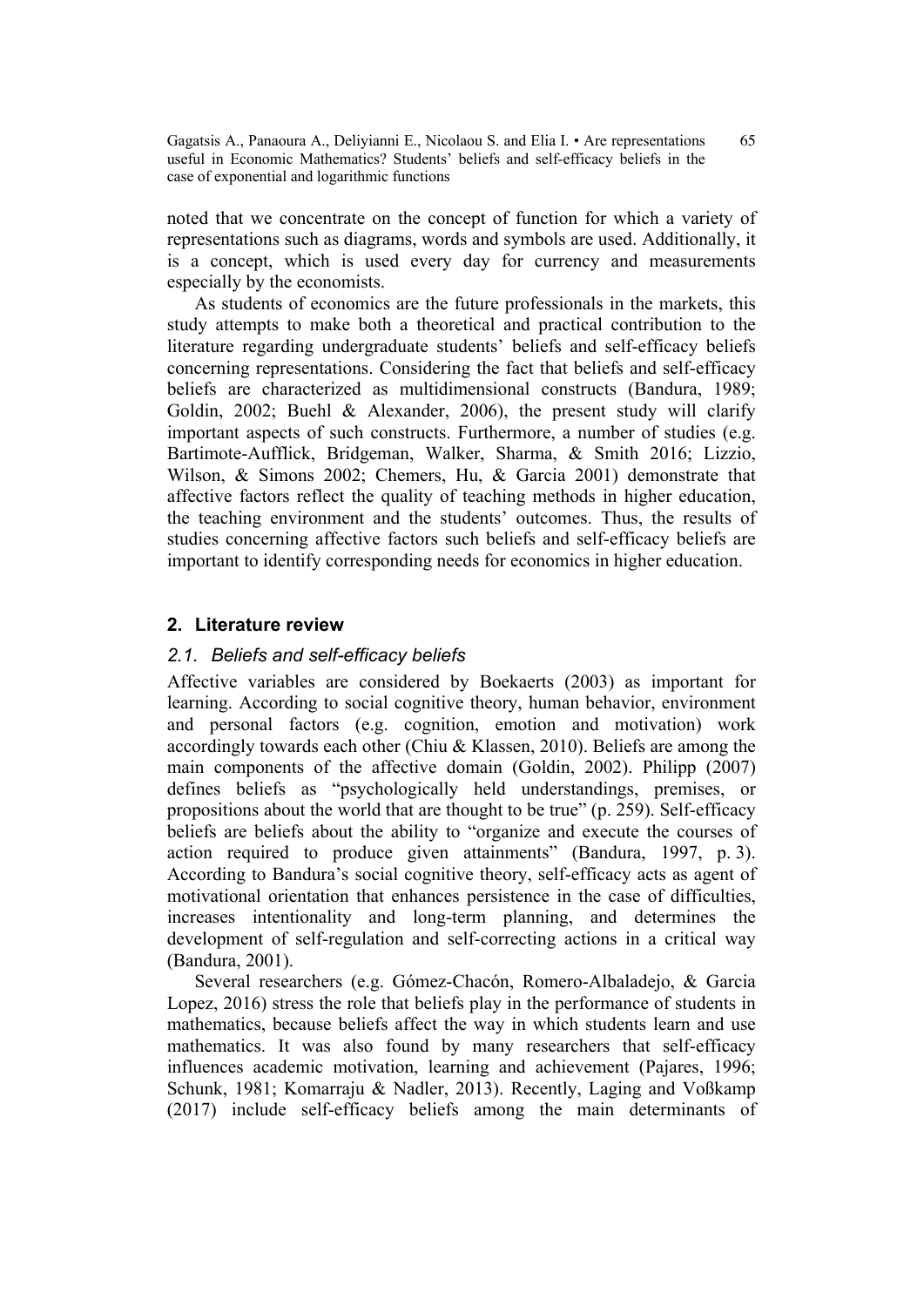mathematics performance of first-year students in several business administration and economics study programs. Therefore, before investigating students' achievement in functions, we conclude that it is important to examine the structure of their beliefs and self-efficacy beliefs.

### *2.2. The semiotic approach to teaching and learning mathematics*

The semiotic approach to teaching and learning mathematics is one of the most important and popular learning theories in mathematics education. Without any doubt one of the most eminent researcher in the domain is Raymond Duval. Some of his books and published articles have contributed to the development of the theoretical background of this domain of research (Duval, 1995, 2017). Moreover, a large number of publications support the theoretical and experimental semiotic approach to learning and teaching mathematics.

Thus, in the current bibliography it is widely accepted that it is important in mathematics teaching and learning to deal with multiple representations (Dreher & Kuntze, 2015). A representation is considered to be a sign or configuration of signs, characters or objects that can demonstrate something else apart from itself (Goldin & Shteingold, 2001). When students recognize the same concept in multiple systems of representations, manipulate the concept within these representations and convert it from one system of representation to another flexibly, engage in deeper sense making and understanding of the particular mathematical concept (Lesh, Post, & Behr, 1987) and see rich relationships (Even, 1998). A very important idea is that a single representation does not describe completely a mathematical construct. Thus, the use of multiple representations for the same mathematical situation is essential to understand mathematics and facilitates students to use effectively the different advantages each representation offers (Duval, 2006). Deliyianni, Gagatsis, Elia and Panaoura (2016) concentrate on representational flexibility and underline the need to give students a variety of situations including representational transformations with varied complexities concerning the same mathematical concept, the systems of representations, and the direction of inter-representational transformations.

Finally a special issue of the journal "Revista Latinoamericana de Investigación en Matemática Educativa" on the topic "Semiotics and Mathematics Education" ("Semiotica y Education Matematica") edited by two famous researchers in the domain of mathematics education, Bruno D'Amore and Louis Radford, gives a very rich spectrum of researches related to semiotic representations and a considerable enforcement in the related theoretical framework.

The large number of researches on the use of representations could be roughly divided in 5 categories:

The semiotic approach in mathematics education (e.g. Duval, 1995, 2017;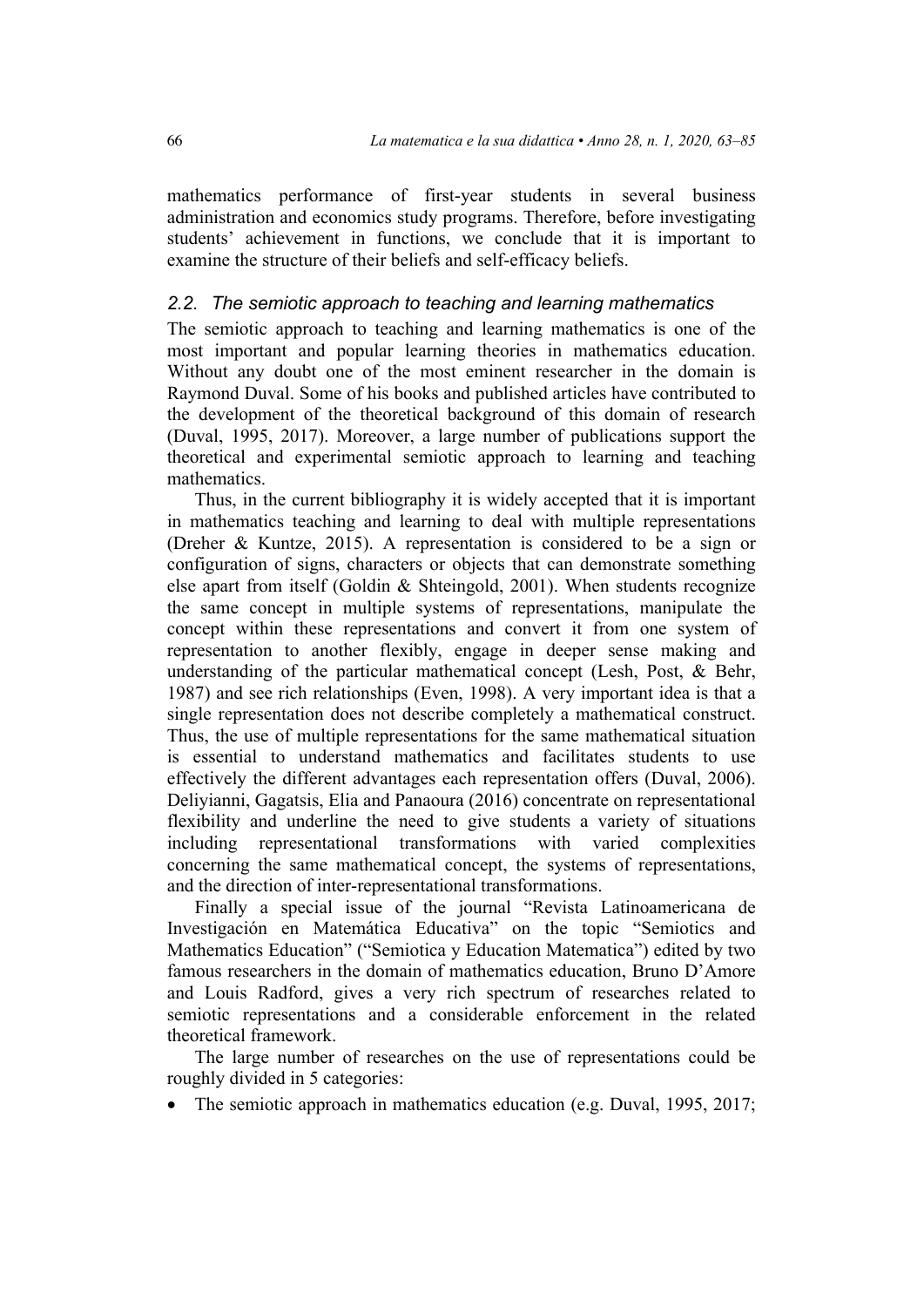Goldin & Shteingold, 2001; D'Amore & Radford, 2006).

- The role of representational flexibility in understanding and learning mathematics (e.g. Duval, 2006; Gagatsis, Deliyianni, Elia, & Panaoura, 2011, 2017; Deliyianni, Gagatsis, Elia, & Panaoura, 2016).
- The role of representations in problem solving (e.g. Theodoulou, Gagatsis, & Theodoulou, 2004; Gagatsis, & Shiakalli, 2004; Elia, Gagatsis, & Demetriou, 2007; Elia, 2020).
- Cognitive and affect factors related to the use of representations (e.g. Panaoura, Gagatsis, Deliyianni, & Elia, 2009, 2010).
- The definition of a mathematical concept and its relation to the representation flexibility (e.g. Elia, Panaoura, Eracleous, & Gagatsis, 2007; Panaoura, Michael-Chrysanthou, Gagatsis, Elia, & Philippou, 2017).

#### *2.3. The concept of function*

Both secondary and higher education should aim to develop "a sense for function" (Eisenberg, 1992, p. 154). In order to achieve this, Eisenberg (1992) suggests that students should have the ability to relate graphical and analytical representations of functions. Because of the nature of the concept of function and of its central role in the mathematics of the secondary education, a substantial number of research studies (e.g. Hitt, 1998; Gagatsis & Shiakalli, 2004; Gagatsis, Elia, & Mousoulides, 2006; Ariza, Llinares, & Valls, 2015; Panaoura, Michael-Chrysanthou, Gagatsis, Elia, & Philippou, 2017) have examined the role that different representations play in the understanding and interpretation of functions. In fact, we have examples of publications in all the above mentioned 5 categories.

On the other hand, Ariza et al. (2015) support that the understanding of economic concepts is related to students' capacity to perform conversions and treatments among the algebraic and graphic representation of the functionderivative relationship when they extract the economic meaning of concavity/convexity in graphs of functions using the second derivative. It is evident that students face difficulties with functions which are caused by the need to connect various function representations such as equations, graphs and tables (Schoenfeld, Smith, & Arcavi, 1993). It is characteristic that a number of students believe that a function must be defined using a single algebraic formula and believe that the table is not a function (Clements, 2001). As Dubinsky and Wilson (2013) emphasize, even students who recognize various types of representations of functions, cannot integrate ideas from various representations. Furthermore, it is important that students perceive the inherent weaknesses of each representation and choose the most appropriate according to the specific context (Nyikahadzoyi, 2015).

Thus, the present study concerns the concept of function and in particular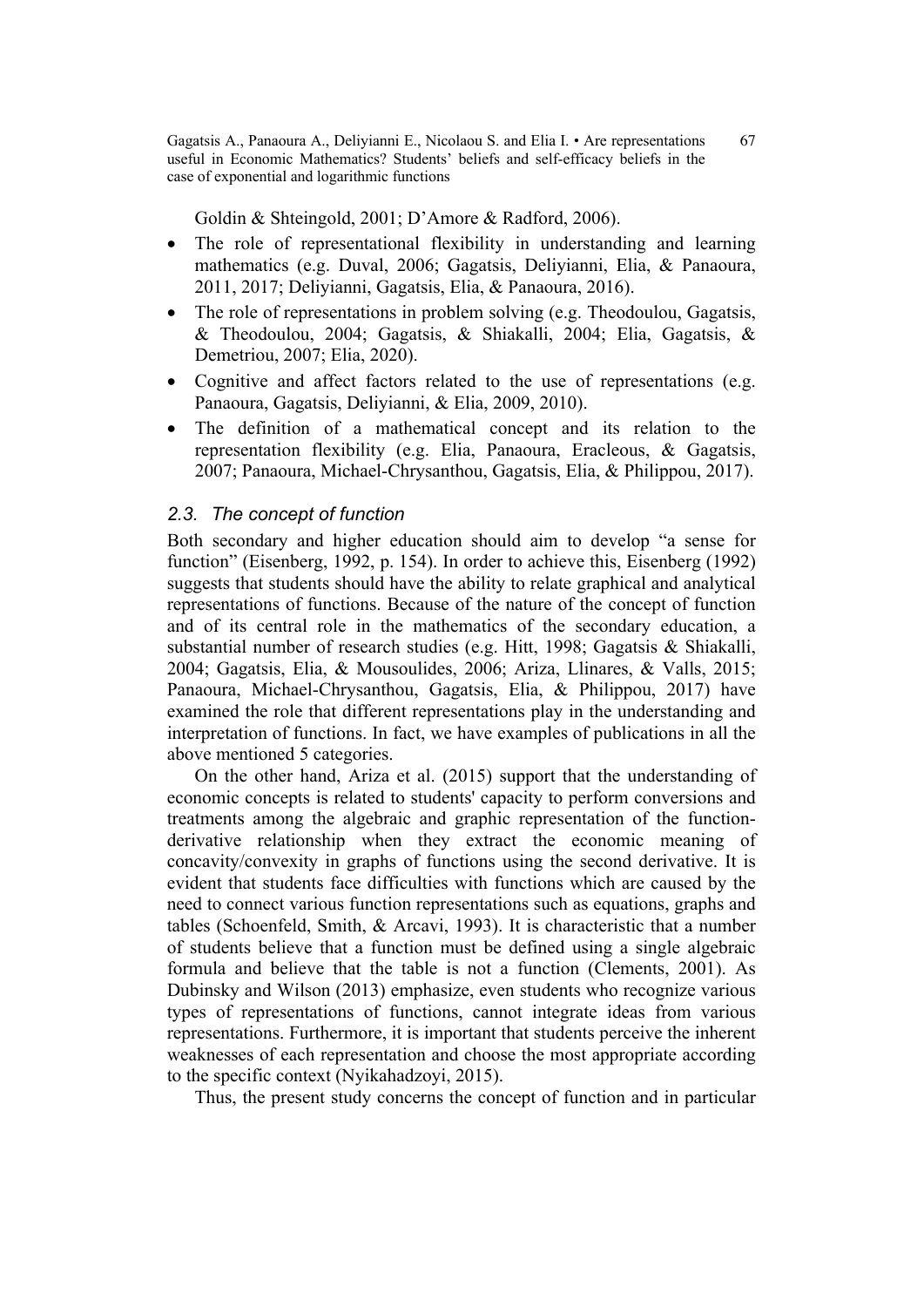the cognitive and affect factors related to the use of representations in functions that is the fourth category of the above-mentioned classification.

# *2.4. Hypotheses of the study*

Buehl and Alexander (2006) suggest that beliefs concerning knowledge are complex, multidimensional and interactive. As there is much knowledge, there are many beliefs concerning knowledge that are part of one's epistemological belief system. If individuals retain varied and sometimes opposite forms of knowledge in memory, then it is conceivable that the beliefs concerning such knowledge can be similarly varied and even opposite. Thus, while students may profess beliefs concerning the ambiguity of knowledge generally, they may also consider school knowledge to be rather certain (Buehl & Alexander, 2006). We assume that beliefs concerning the use of representations, beliefs about the value of mathematics as a tool in economics and the use of representations in exponential and logarithmic functions constitute distinct components of the domain of beliefs (hypothesis 1). Similarly,

- beliefs concerning the use of representations in general and beliefs concerning the importance of using representations in economics constitute distinct components of beliefs concerning the use of representations (hypothesis 2a);
- beliefs concerning the value of mathematics for an economist and beliefs concerning the value of mathematics for the science of economics constitute distinct components of beliefs concerning the value of mathematics in economics (hypothesis 2b);
- beliefs concerning the use of representations in exponential functions and the use of representations for logarithmic functions constitute distinct components of beliefs concerning the use of representations in functions, respectively (hypothesis 2c).

Mason and Scrivani (2004) indicate that beliefs concerning mathematics, mathematical learning and problem-solving and beliefs concerning the self in relation to mathematics constitute different categories of beliefs. As a result, we assume that self-efficacy beliefs are a distinct component of a higher-order construct that may be thought to stand for a major part of the affective domain regarding representations for the learning of functions (hypothesis 3). Selfefficacy is a multidimensional construct (Bandura, 1989) so self-efficacy beliefs concerning mathematics, the use of representations, the use of representations for exponential functions and the use of representations for logarithmic functions constitute distinct components of the self-efficacy domain (hypothesis 4).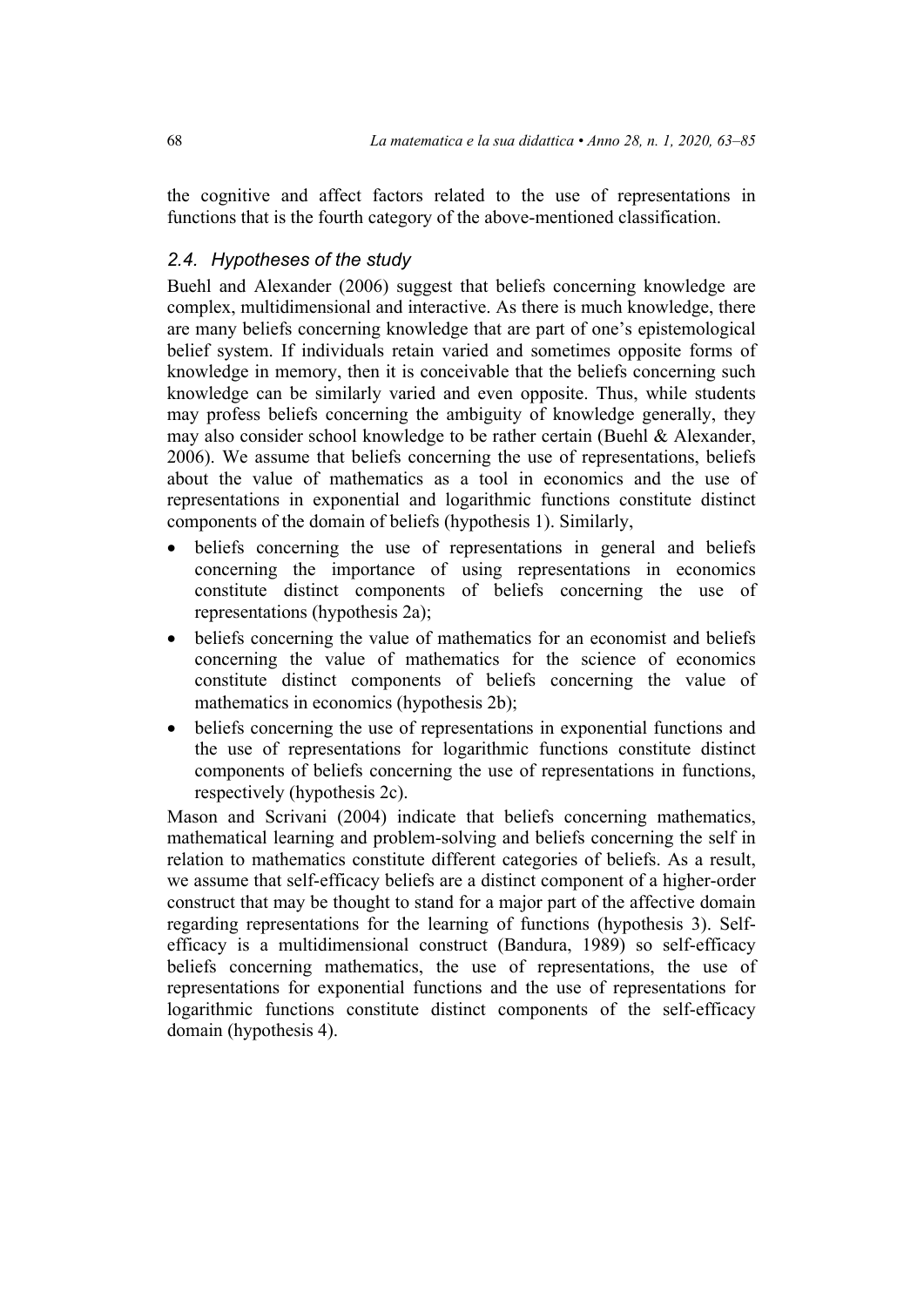# **3. Methodology**

The study was conducted among the undergraduate students of the Faculty of Economics and Management at the University of Cyprus during the academic year 2015–2016 (all 241 year-1 students, all 130 year-4 students). It is evident that the present study is not a longitudinal one, the 130 students of the fourth year are different from the 241 students of the first year. Despite this, we believe that it is always useful to compare the beliefs of two groups of students of the same Faculty, despite the fact that we cannot give a solid interpretation to the results of the comparison. A questionnaire was compiled in order to investigate the students' beliefs and self-efficacy beliefs concerning mathematics, the use of representations in general and exponential and logarithmic functions in particular. The questionnaire comprises of 56 Likerttype items of five points (one = strongly disagree, five = strongly agree). The reliability of the questionnaire was high (Cronbach's alpha  $= 0.93$ ). The items were content and face-validated by a professor of economics, an associate professor of management and a professor and an associate professor of mathematics education. The items were piloted before their final administration among 20 year-4 undergraduate students studying in the Faculty of Economics at the Aristotle University of Thessaloniki. Based on the specialists' comments and how the students participating in the pilot phase replied, a number of revisions were made regarding its length and clarity. The items of the questionnaire and their coding may be found in the Appendix.

The questionnaire consisted of statements, which were divided into two main categories. The first category investigated students' beliefs concerning mathematics which included the following dimensions: (a) beliefs concerning the value of mathematics as a tool in relation to their studies, (b) beliefs concerning the value of using different representations, (c) beliefs concerning the value of using representations in relation to their studies, (d) beliefs concerning the value of using representations of exponential and logarithmic functions in relation to their studies. The second category investigated students' self-efficacy beliefs concerning: (a) their mathematics achievement, (b) the use of representations and (c) the use of representations of exponential and logarithmic functions. The questionnaire was administered to the students by the researcher, who is one of the authors, under usual classroom conditions after explaining to them the aim and the significance of the present study. Lecturers left the room, 40 minutes before the end of their teaching period. Students completed the questionnaire in the presence of the researcher who had a passive role as a supervisor.

It should be noted that the questionnaire was anonymous. Despite the fact that the participation was voluntary, all the students filled in the questionnaire. In order to confirm the structure of students' beliefs and self-efficacy beliefs a confirmatory factor analysis model was constructed using Bentler's (1995)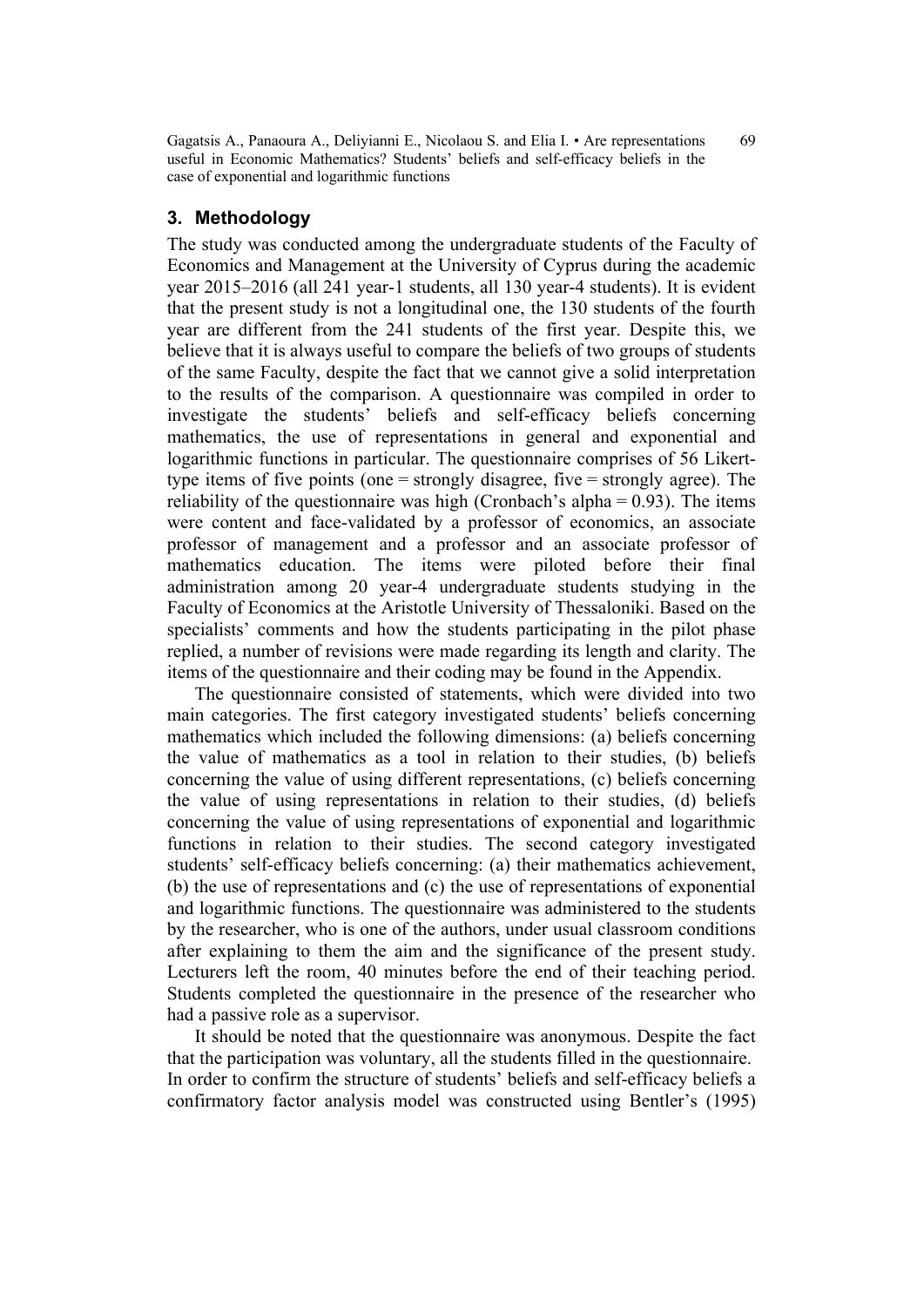structural equation modelling program (EQS). The tenability of a model can be determined using the following measures of goodness of fit: x2/degrees of freedom (df) < 1.95, (comparative fit index) CFI > 0.9 and (root mean square error of approximation) RMSEA < 0.06. Firstly, confirmatory factor analysis was used in order to confirm the structure of the factors of beliefs and selfefficacy beliefs and then it was used in order to examine the interrelations among those affective variables. On the other hand, despite the fact that the two samples of students, do not belong to the same population, it is useful to examine the possible similarity of the beliefs of the two groups of students. That is why, an independent t-test analysis in SPSS statistics was used in order to examine if there were any differences concerning the factors of beliefs and self-efficacy beliefs among year-1 and year-4 students.

### **4. Results**

# *4.1. Structure of students' beliefs and self-efficacy beliefs*

Figure 1 presents the results of the elaborate model that fits the data reasonably well (x2/df = 1.67, df = 1283, CFI = 0.948, RMSEA = 0.043). The third order model that is considered appropriate, in respect to the hypotheses, for interpreting students' beliefs and self-efficacy beliefs involves 10 firstorder factors, 4 second-order factors and a third-order factor. The four secondorder factors that correspond to students' self-efficacy beliefs concerning mathematics and the use of representations (F11), their beliefs concerning the use of representations (F12), beliefs concerning the value of mathematics in economics and for an economist (F13) and beliefs concerning the use of representations in exponential and logarithmic functions (F14) are highly regressed on a third-order factor that stands for the affective domain regarding the representations for learning the concept of functions. Therefore, hypothesis 1 and 3 stated above are verified.

The four first-order factors (F1-F4) express the students' self-efficacy beliefs. Specifically, first-order factors refer to the following: self-efficacy beliefs concerning mathematics (F1), the use of representations (F2), the use of representations for exponential functions (F3) and the use of representations for logarithmic functions (F4). Those first-order factors regressed on a secondorder factor concerning the students' self-efficacy beliefs, as hypothesis 4 supposes.

The second second-order factor expresses students' beliefs concerning the use of representations. It consists of two first-order factors concerning their beliefs concerning the use of representations (F5) and the importance of using representations in economics (F6). The third second-order factor expresses students' beliefs concerning the value of learning mathematics. It consists of two first order factors concerning the value of mathematics in economics (the first one is about the economists  $- F7$  and the second one is about the science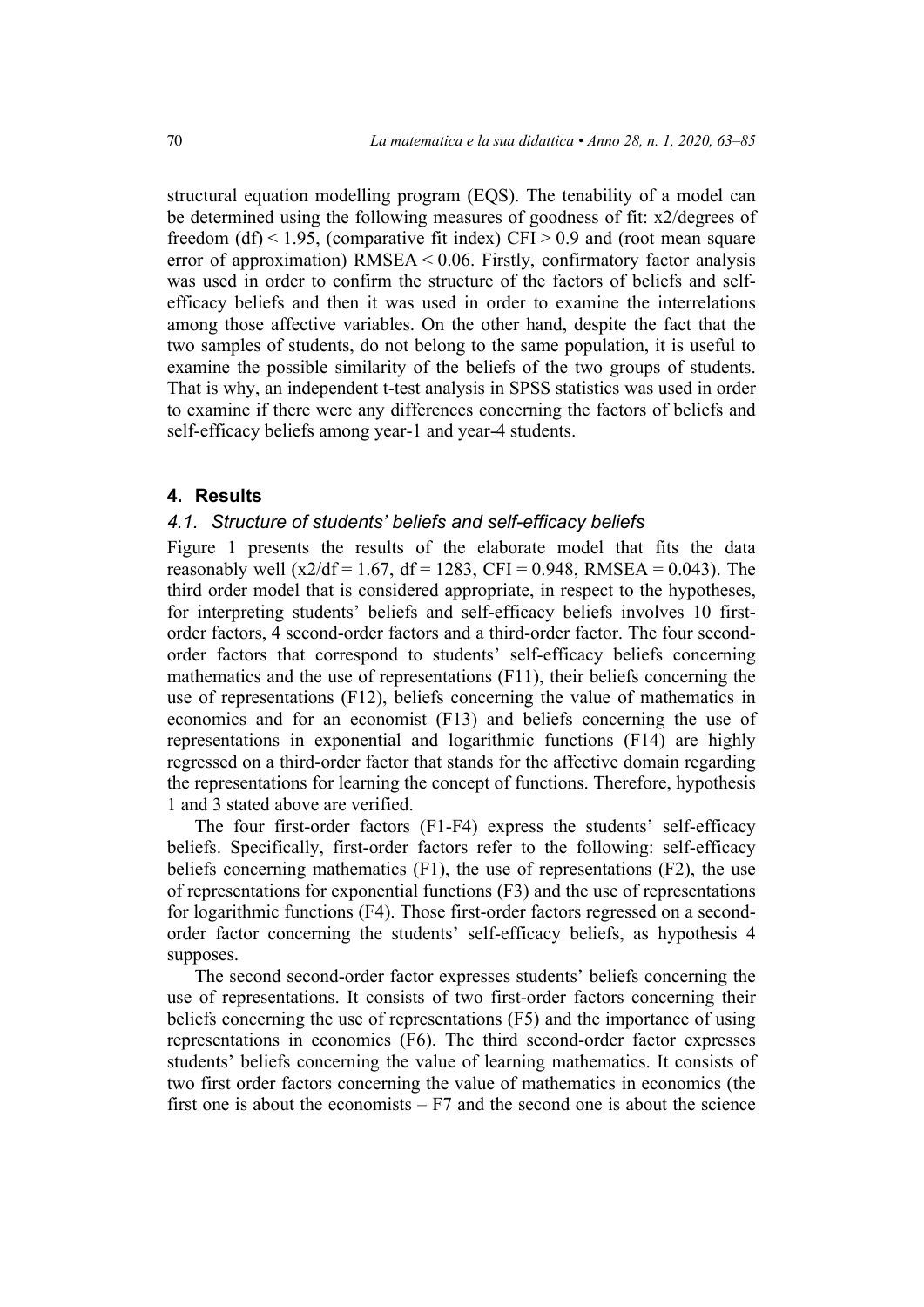of economics – F8). Finally, the fourth second-order factor expresses students' beliefs concerning the use of representations in function concepts. It consists of two first-order factors about students' beliefs concerning the use of representations for the exponential functions (F9) and logarithmic functions (F10). Thus, hypotheses 2a to 2c are confirmed as well.

The high loadings indicate that there is a coherent model as far as undergraduate students' beliefs and self-efficacy beliefs concerning the specific domain are concerned. Students' self-efficacy beliefs regressed with a lower loading (0.526) on the third-order factor than their beliefs concerning the value of the representations in general (0.776), the value of mathematics (0.933) and the use of representations for the exponential and logarithmic functions (0.918). Thus, the results provide evidence that students have stronger beliefs than self-efficacy beliefs.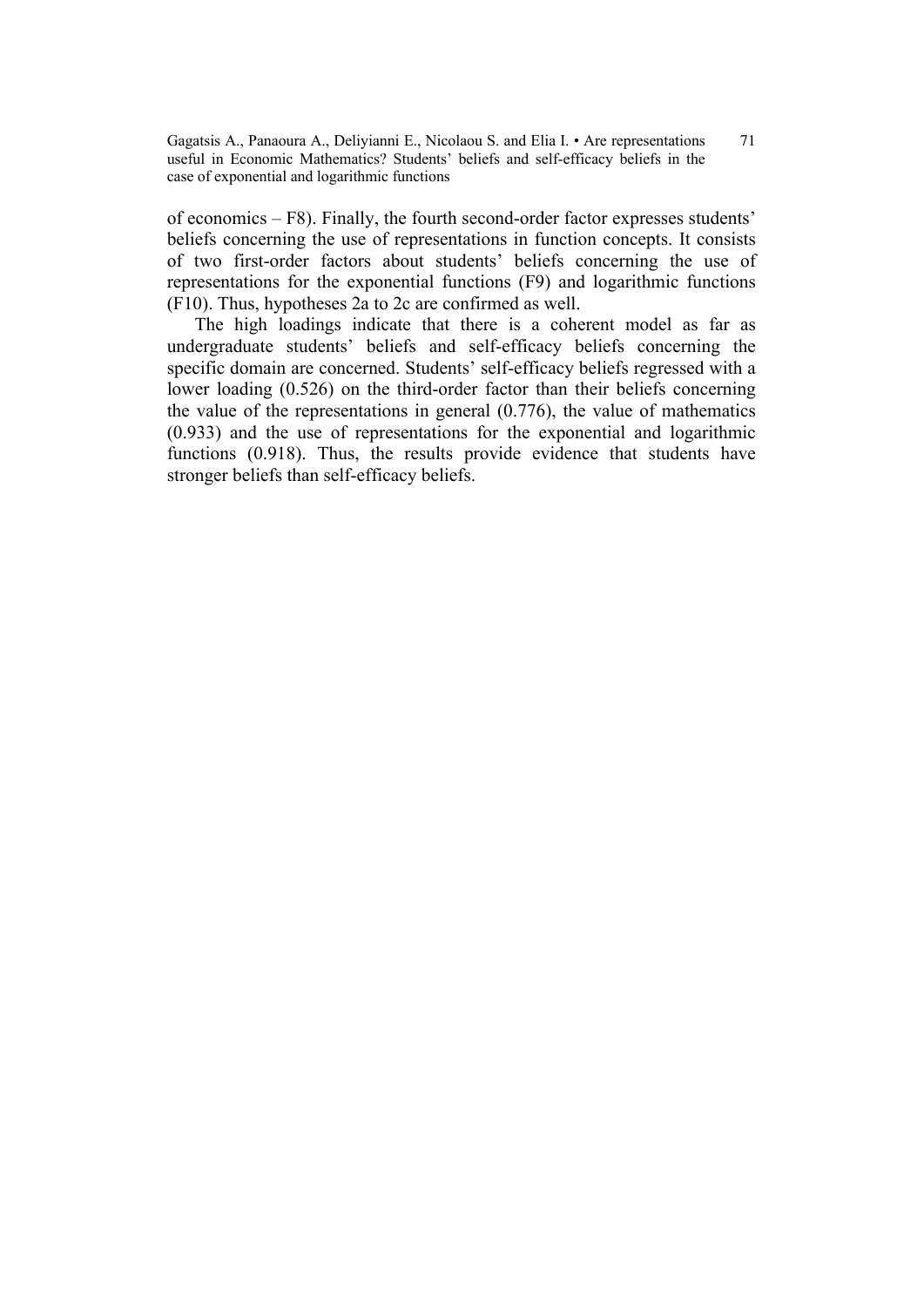

*Figure 1.* The CFA model of students' beliefs and self-efficacy (SE) beliefs.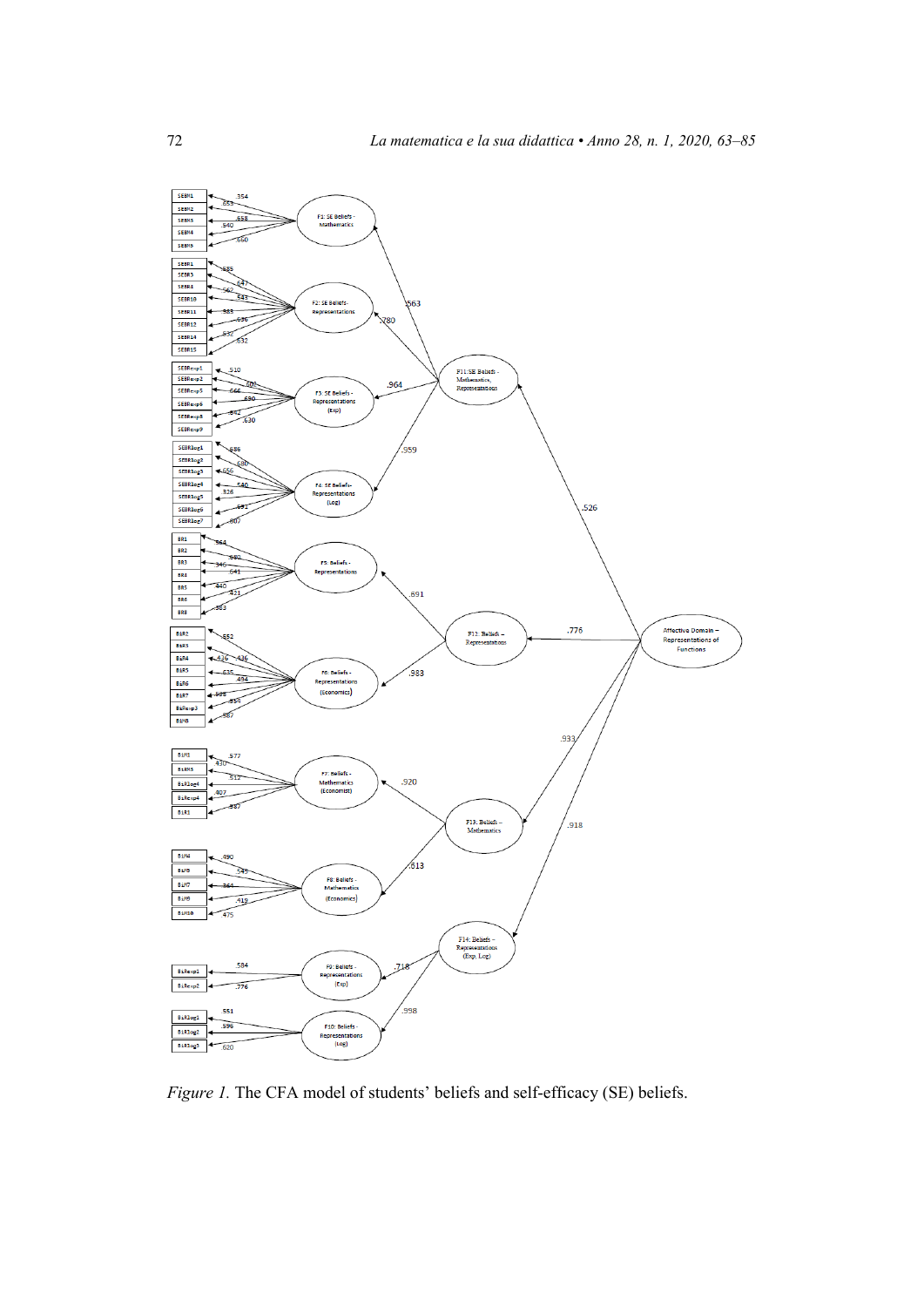# *4.2. Interrelations among the students' beliefs and self-efficacy beliefs*

Figure 2 presents the interrelations among undergraduate students' beliefs and self-efficacy beliefs concerning mathematics and the use of representations for functions. In particular, we concentrated on the interrelations between the second-order factors in order to examine: a) the impact of beliefs on selfefficacy beliefs and b) the impact of more general beliefs concerning the value of mathematics and representations on more specific beliefs concerning the use of representations in logarithmic and exponential functions. The highest statistically significant loading is the one between the students' beliefs concerning the value of representations and their beliefs concerning the value of mathematics (0.918). This finding is explained considering the fact that students relate mathematics to the presence of symbols, graphs and models. At the same time the interrelations between their beliefs concerning the value of mathematics for the economic science is highly related to their beliefs concerning the use of representations for functions (0.873). It seems that students who have strong beliefs concerning the value of mathematics as one of the major subjects in their studies, have at the same time strong beliefs concerning the value of using representations in general and solving exponential and logarithmic functions.

The interrelation between students' beliefs concerning the use of representations in general and exponential and algorithmic functions is close as well (0.759). This is explained by the fact that university students appreciate the value of representations broadly.

The interrelation among students' self-efficacy beliefs concerning mathematics and their beliefs concerning the use of representations in general is statistically significant, but not as high (0.594) as the aforementioned ones. It seems that there are students who have strong beliefs, but they do not have the corresponding strong self-efficacy beliefs. Similarly, the interrelation among students' beliefs concerning the use of representations in the case of exponential and logarithmic functions and their self-efficacy beliefs in mathematics is statistically significant, but not high (0.573). However, the interrelation among students' beliefs concerning the value of mathematics for the economic science with their self-efficacy beliefs concerning mathematics is higher (0.653) than the aforementioned one. In general, it seems that there are students who have strong beliefs but do not have at the same time strong self-efficacy beliefs. A possible explanation for this is that students face difficulties in mathematics that do not allow them to achieve high performance.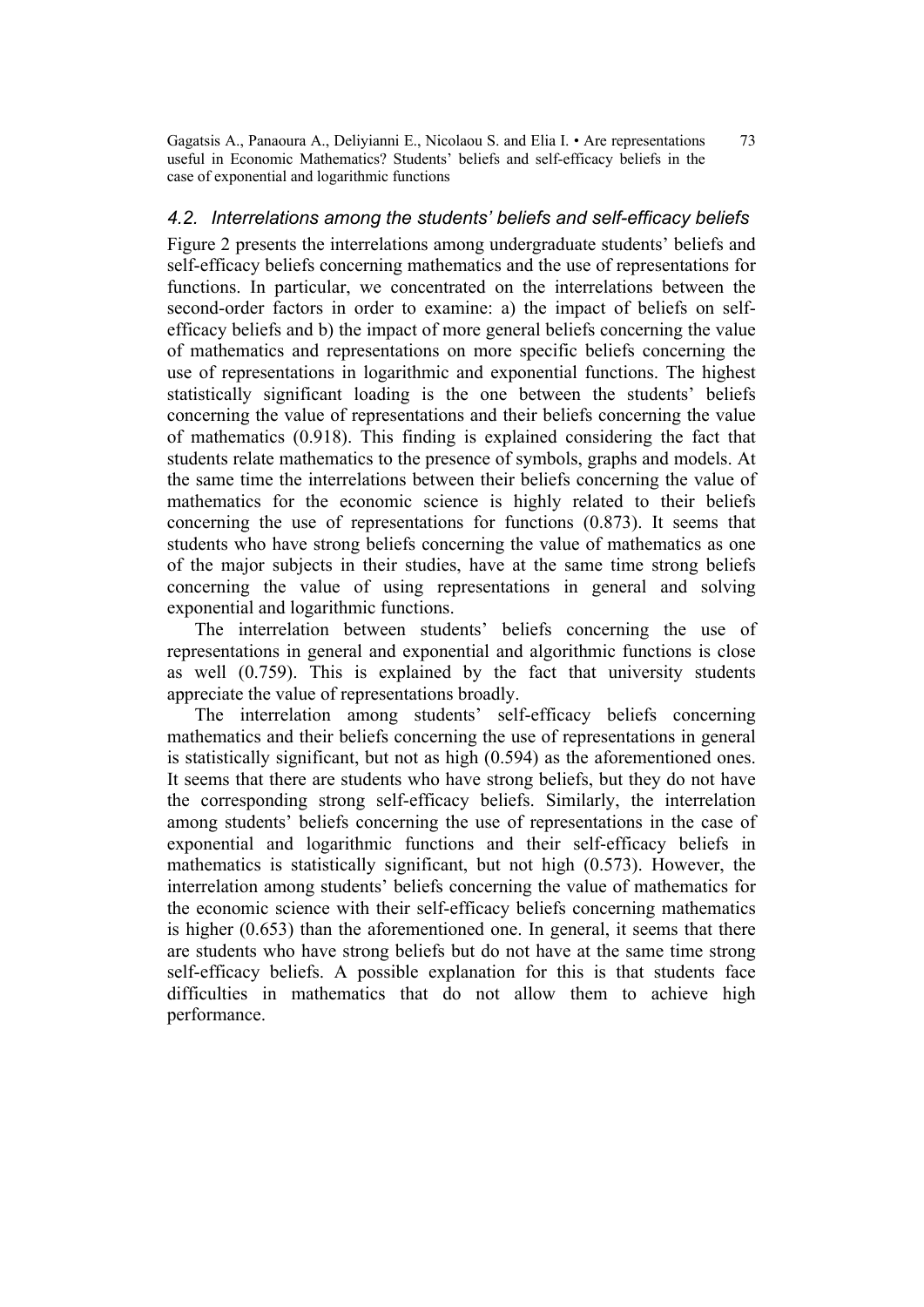

*Figure 2.* Interrelations among students' beliefs and self-efficacy beliefs.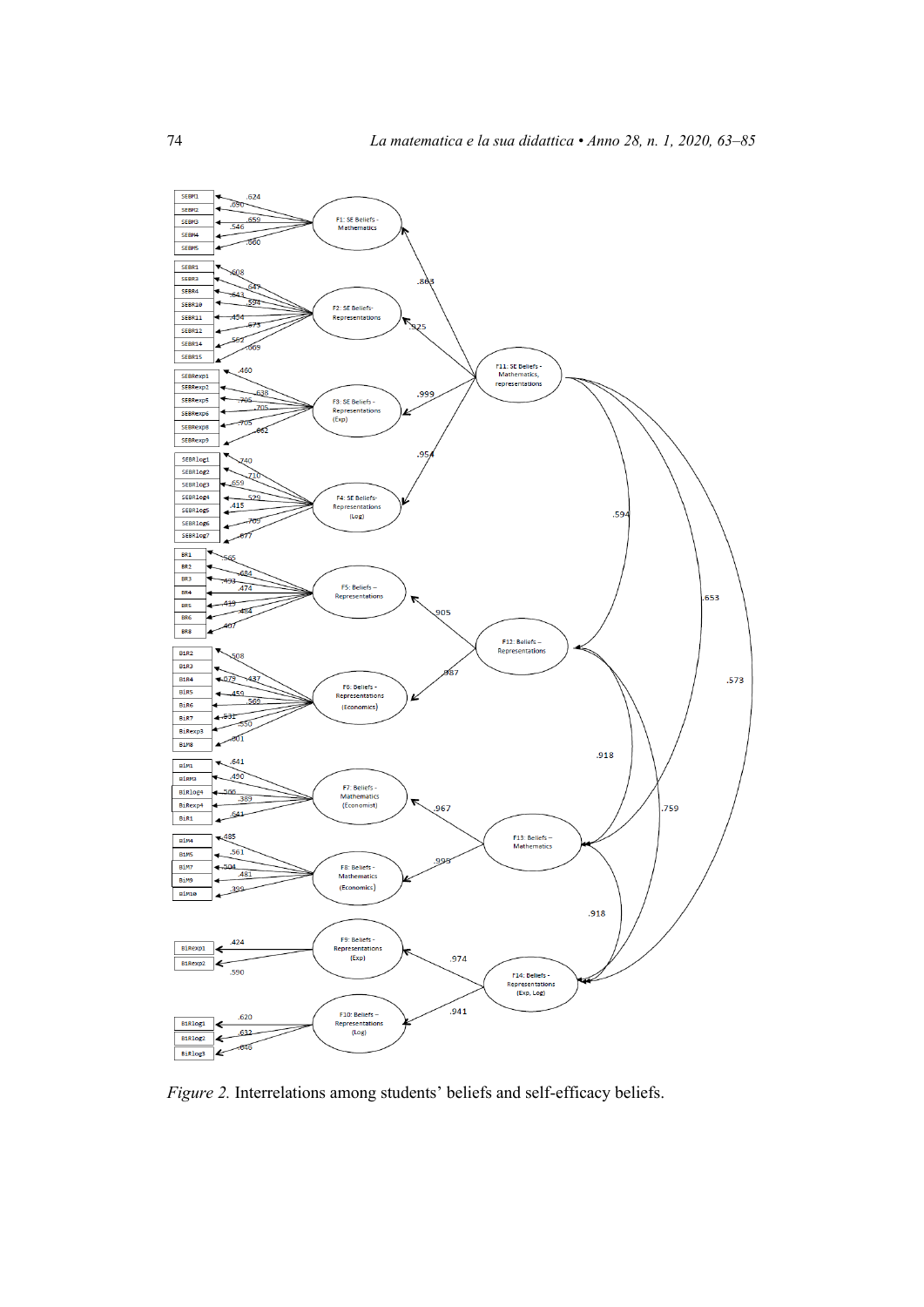### *4.3. Differences between year-1 and year-4 students' beliefs and selfefficacy beliefs*

We have already noticed, that the present study is not a longitudinal one, the two samples of students are different. Thus, any comparisons of the means and standard deviations of each affective factors for year-1 and year-4 students, of the following Table 1 must be interpreted with caution.

Table 1

|                                           | $1st$ year |      | $4th$ year |      |
|-------------------------------------------|------------|------|------------|------|
| Factors                                   | $\bar{x}$  | S.D. | $\bar{x}$  | S.D. |
| F1: SE Beliefs - Mathematics              | 3,46       | 0,71 | 3,64       | 0,67 |
| F2: SE Beliefs - Representations          | 3,47       | 0,63 | 3,49       | 0,66 |
| F3: SE Beliefs - Representations (Exp)    | 3,30       | 0,64 | 3,34       | 0,78 |
| F4: SE Beliefs - Representations (Log)    | 3,16       | 0,65 | 3,18       | 0,71 |
| F5: Beliefs - Representations             | 3,94       | 0,54 | 3,91       | 0,59 |
| F6: Beliefs - Representations (Economics) | 3,75       | 0,57 | 3,83       | 0,54 |
| F7: Beliefs - Mathematics (Economist)     | 3,46       | 0,65 | 3,46       | 0,74 |
| F8: Beliefs - Mathematics (Economics)     | 3,58       | 0,69 | 3,69       | 0,66 |
| F9: Beliefs - Representations (Exp)       | 3,00       | 0,87 | 2,70       | 0,90 |
| F10: Beliefs - Representations (Log)      | 3,24       | 0,82 | 3,12       | 0,84 |

*Mean and standard deviations of affective factors in each year*

According to the results, there is no statistical significance difference between year-1 and year-4 students' self-efficacy beliefs concerning mathematics and the use of representations (F1-F4), their beliefs concerning the value of representations (F5-F6), the value of mathematics for the science of economics (F7-F8) and students' beliefs concerning the use of the representations for the logarithmic functions (F10).

However, year-1 students' beliefs concerning the use of representations for the exponential functions (F9) are significantly stronger ( $p<0.05$ ) in relation to those of year-4 students. This could be explained by the fact that the two samples of the students are not the same. We could also take into account the fact that the mathematics modules which students attend in year 1 and their requirements involved mainly exponential functions. Students who study economics at the University of Cyprus take a refresher mathematics module in the first semester. The module introduces mainly the basics of exponential functions. In the second and third semester students are enrolled in two

75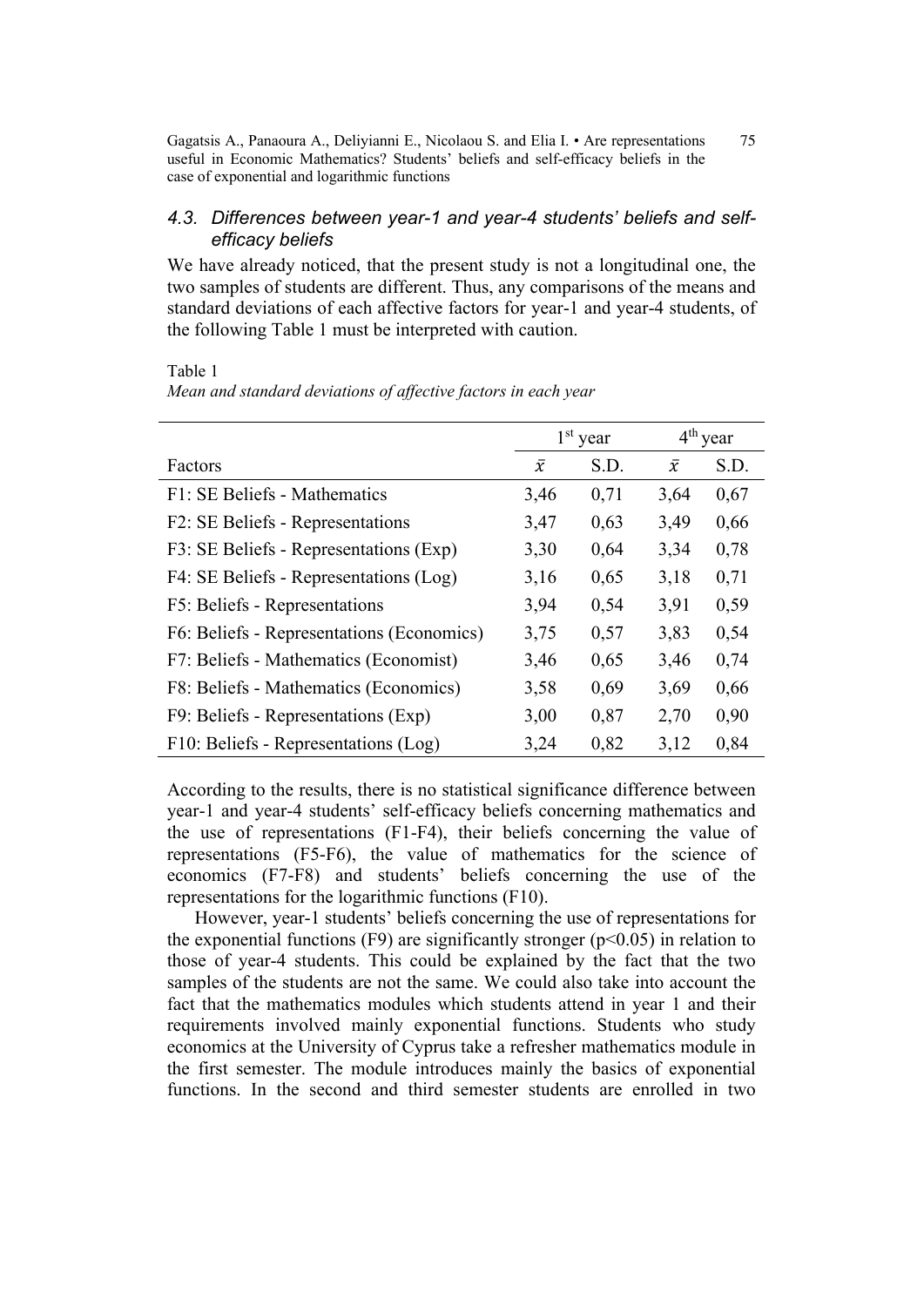modules in mathematical economics that focus on calculus and optimization. These modules do not offer any additional treatment of exponential functions but typically use them as examples in a limited number of applications. During the rest of their studies students generally do not often come across exponential functions as they are not commonly used to economic problems. Students who take optional modules in finance are more likely to encounter them as they are more commonly used to that field in order to analyze concepts such as compounding and present value calculations.

# **5. Discussion**

Economics is a science that involves a large number and a wide variety of concepts, variables and models (Moosevian, 2016) and uses mathematics in order to explain phenomena and support assumptions. The present study concentrates on students' beliefs concerning the value of mathematics and representations for understanding functions, and their corresponding selfefficacy beliefs during their studies in economics. The confirmatory factor analysis indicated that ten first-order factors were required to account for the second-order factors for the beliefs and the self-efficacy beliefs concerning the role of mathematics in the science of economics, the role of representations in mathematics learning in general and in exponential and logarithmic functions in particular. The factor loadings of the proposed three-order model suggested that the affective domain regarding representations for the learning of functions constituted a multifaceted construct in which general beliefs concerning the use of representations, particular beliefs concerning the use of representations in functions, beliefs concerning the value of mathematics and self-efficacy beliefs concerning their ability in mathematics and the use of representations were involved. It should be mentioned that these constructs do not cover the whole spectrum of the affective domain regarding representations of functions. We suggest, however, that they reveal some needs that students have which if taken into consideration during the organization of economics modules may contribute to the improvement of students' beliefs and self-efficacy beliefs.

It is interesting that year-1 and year-4 students' self-efficacy beliefs concerning mathematics and the use of representations, their beliefs concerning the value of representations, the value of mathematics for the science of economics and students' beliefs concerning the use of representations for the concept of function do not differ significantly. Taking into account that the present study is not a longitudinal one, we cannot give a solid interpretation to the above-mentioned stability of beliefs.

Findings indicate that students of economic sciences have stronger beliefs concerning the value of mathematics for their studies and for the significance of using representations in general and the concept of function in particular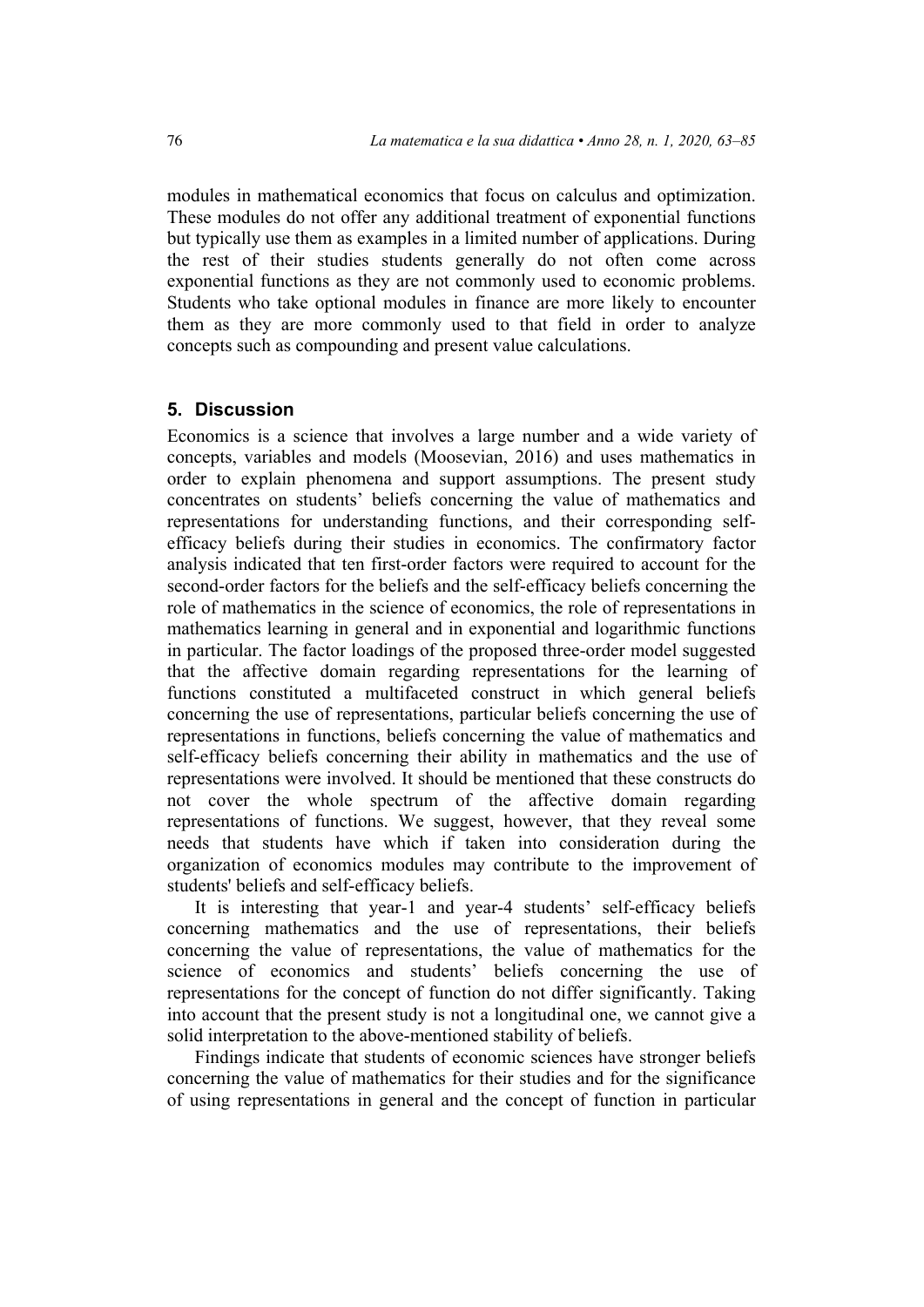77

than the corresponding self-efficacy beliefs. Although we do not have data about their corresponding mathematics performance, we believe that the difficulties students face during the first year of their studies or their previous experiences during the secondary education may act as obstacles to improve their self-efficacy beliefs. The next phase of our research will examine the interrelation of self-efficacy beliefs with previous mathematics achievements and with recent mathematics experience. A number of previous studies (e.g. Panaoura, Michael-Chrysanthou, Gagatsis, & Philippou, 2017; Sajka, 2003) indicate that students face many difficulties in understanding functions at different ages of secondary education which may affect their beliefs in higher education. Therefore, a possible explanation for our findings is that their experiences at secondary education and in particular their mathematical performance as it is revealed by their final grades in mathematics do not allow some students to develop strong self-efficacy beliefs (Panaoura, Gagatsis, Deliyianni, & Elia, 2010). They need strong and continuous positive experiences in order to change their self-efficacy beliefs. However, the fact that students have stronger beliefs than self-efficacy beliefs could be perceived as a positive result as they probably indicate that students realize the difficulties that they face and they do not tend to overestimate their abilities (Pajares & Miller, 1994). The accurate self-representation concerning the strengths and limitations is a presupposition for the development of selfregulation (Panaoura, Gagatsis, & Demetriou, 2009), an ability which is necessary in order to overcome difficulties. In fact, a priority of higher education should be to enable economics students to evaluate their own strengths and limitations and teach them self-regulatory strategies in order to persist in overcoming obstacles and difficulties during their studies. Their beliefs and their self-efficacy beliefs in the value of mathematics will be developed indirectly. This could also be true for science, engineering, and technology students, since mathematics is important for their studies as well.

The present study highlights the strong interrelations among students' beliefs and self-efficacy beliefs concerning the use of mathematics and representations effectively in understanding and presenting the concepts of the economic science. The university students' beliefs concerning the value of mathematics are of great importance. Hannula (2011) claimed that empirical research into mathematics-related beliefs indicates an overall pattern, where positive (or negative) beliefs are related to each other and to positive (or negative) emotions and positive (or negative) motivation. Believing that studying mathematics is important for their studies constitutes the first step in an attempt to make them believe that their abilities can change through hard work, persistence and insistence in facing and overcoming cognitive difficulties. Their positive strong beliefs concerning the value of mathematics for the economic science and the use of representations in mathematics could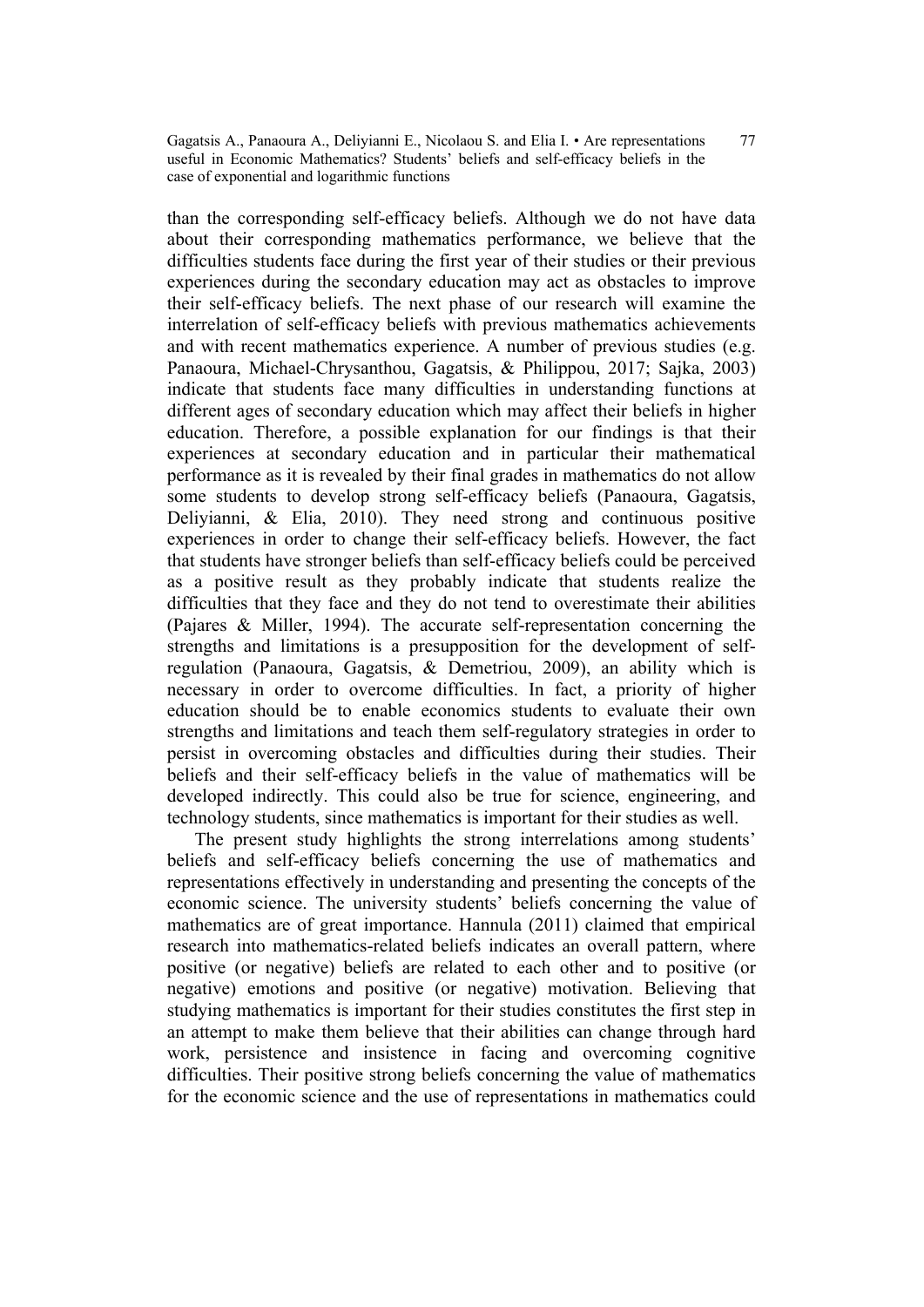be reclaimed in order to overcome difficulties, develop self-regulatory strategies, improve their outcomes and consequently increase their selfefficacy. As Bartimote-Aufflick et al. (2015) indicate, university students' self-efficacy is higher under certain conditions than others and can be improved over time. For instance, research results indicate that self-efficacy was higher when particular teaching strategies were employed (Bartimote-Aufflick et al., 2015).

#### **6. Conclusions and future study**

The proposed structural model was found to function well in this study and revealed valuable information about undergraduate students' beliefs concerning the value of mathematics and representations for understanding functions, and their corresponding self-efficacy beliefs. However, the study was conducted at one site, with one questionnaire and one group of students. Furthermore, there is still information that needs to be discovered. It would be interesting in the future to examine the structure of students' beliefs and selfefficacy beliefs regarding the use of representations in relation to their achievement. Furthermore, it would be practically useful to investigate the impact of intervention programs that compare self-efficacy in a multirepresentational learning environment for teaching mathematics courses in the economics science. Similar studies in other mathematics-related disciplines would also contribute to the discovery of students' needs in higher education.

#### **References**

- Ariza, A., Llinares, S., & Valls, J. (2015). Students' understanding of the function derivative relationship when learning economic concepts. *Mathematics Education Research Journal*, *27*, 615–635. doi: 10.1007/s13394-015-0156-9
- Bandura, A. (1989). Human agency in social cognitive theory. *American Psychologist, 44*(9), 1175–1184.
- Bandura, A. (1997). *Self-efficacy: The exercise of control.* New York, NY: Freeman.
- Bandura, A. (2001). Social cognitive theory: An agentic perspective. *Annual Review of Psychology, 52*, 1–26.

Bartimote-Aufflick, K., Bridgeman, A., Walker, R., Sharma, M., & Smith, L. (2016). The study, evaluation, and improvement of university student self-efficacy. *Studies in Higher Education, 41*(11), 1918–1942. doi: 10.1080/03075079.2014.999319

- Bentler, P. M. (1995). *EQS structural equations program manual.* Encino, CA, Multivariate Software Inc.
- Boekaerts, M. (2003). Towards a model that integrates motivation, affect and learning. *British Journal of Educational Psychology, Monograph Series II,* 173– 189.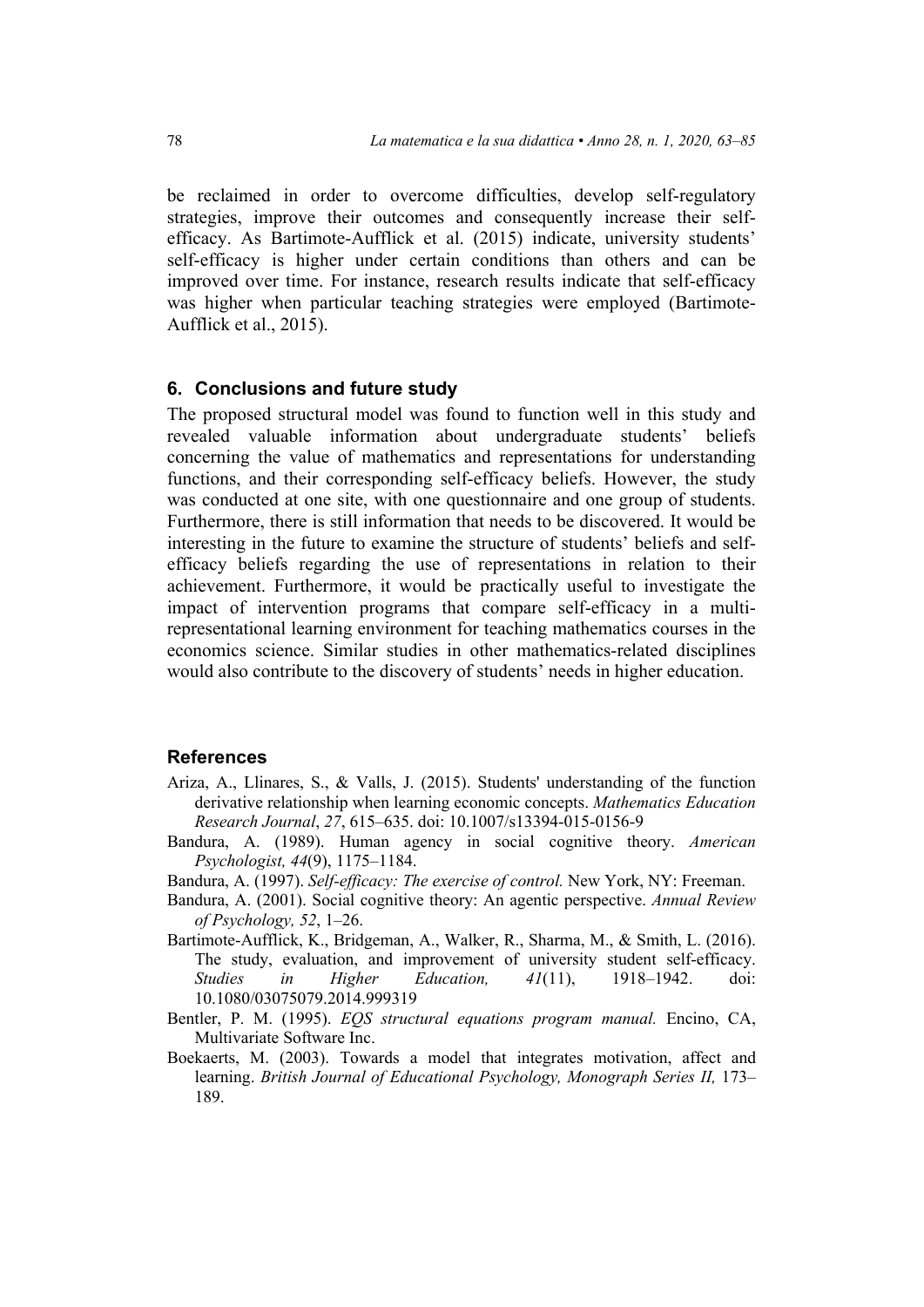- Buehl, M. M., & Alexander P. A. (2006). Examining the dual nature of epistemological beliefs*. International Journal of Educational Research, 45*(1–2), 28–42. doi: 10.1016/j.ijer.2006.08.007
- Chemers, M. M., Hu, L.-t., & Garcia, B. F. (2001). Academic self-efficacy and firstyear college student performance and adjustment. *Journal of Educational Psychology, 93*(1), 55–64. doi: 10.1037//0022-0663.93.1.55
- Chiu, M., & Klassen, R. (2010). Relations of mathematics self-concept and its calibration with mathematics achievement: Cultural differences among fifteenyears-olds in 34 countries. *Learning and Instruction, 20*(1), 2–17.
- Clement, L. L. (2001). What do students really know about functions? *Mathematics Teacher, 94*(9), 745–748.
- Crawford, K., Gordon, S., Nicholas, J., & Prosser, M. (1998). University mathematics students' conceptions of mathematics. *Studies in Higher Education*, *23*(1), 87–94. doi: 10.1080/03075079812331380512
- Deliyianni, E., Gagatsis, A., Elia, I., & Panaoura, A. (2016). Representational flexibility and problem-solving ability in fraction and decimal number addition: A structural model. *International Journal of Science and Mathematics, 14*, 397– 417. doi: 10.1007/s10763-015-9625-6
- Dreher, A., & Kuntze, S. (2015). Teachers' professional knowledge and noticing: The case of multiple representations in mathematics classroom. *Educational Studies in Mathematics, 88*, 89–114.
- Dreher, A., Kuntze, S., & Lerman, S. (2015). Why use multiple representations in the mathematics classroom? Views of English and German pre-service teachers. *International Journal of Science and Mathematics Education*, *14*, 363–382. doi: 10.1007/s10763-015-9633-6
- Dubinsky, E., & Wilson, R. (2013). High school students' understanding of the function concept. *Journal of Mathematical Behavior, 32*(1), 83–101.
- Duval, R. (1995). *Semiosis et pensée humaine: registres sémiotiques et apprentissages intellectuels.* Berna: Lang.
- Duval, R. (2006). A cognitive analysis of problems of comprehension in a learning of mathematics. *Educational Studies in Mathematics, 61*(1–2), 103–131.
- Duval, R. (2017). *Understanding the mathematical way of thinking: The registers of semiotic representations*. Cham: Springer International Publishing.
- Eisenberg, T. (1992). On the development of a sense for functions. In G. Harel & E. Dubinsky (Eds.), *The concept of function: Aspects of epistemology and pedagogy* (pp. 153–174). Washington, DC: Mathematical Association of America.
- Elia, I. (2020). Word problem solving and pictorial representations: Insights from an exploratory study in kindergarten. *ZDM Mathematics Education*, *52*, 17–31.
- Elia, I., Gagatsis, A., & Demetriou, A. (2007). The effects of different modes of representation on the solution of one-step additive problems. *Learning and Instruction*, *17*(6), 658-672.
- Elia, I., Panaoura, A., Eracleous, A., & Gagatsis, A. (2007). Relations between secondary pupils' conceptions about functions and problem solving in different representations. *International Journal of Science and Mathematics Education, 5,* 533–556.
- Even, R. (1998). Factors involved in linking representations of functions. *The Journal*

79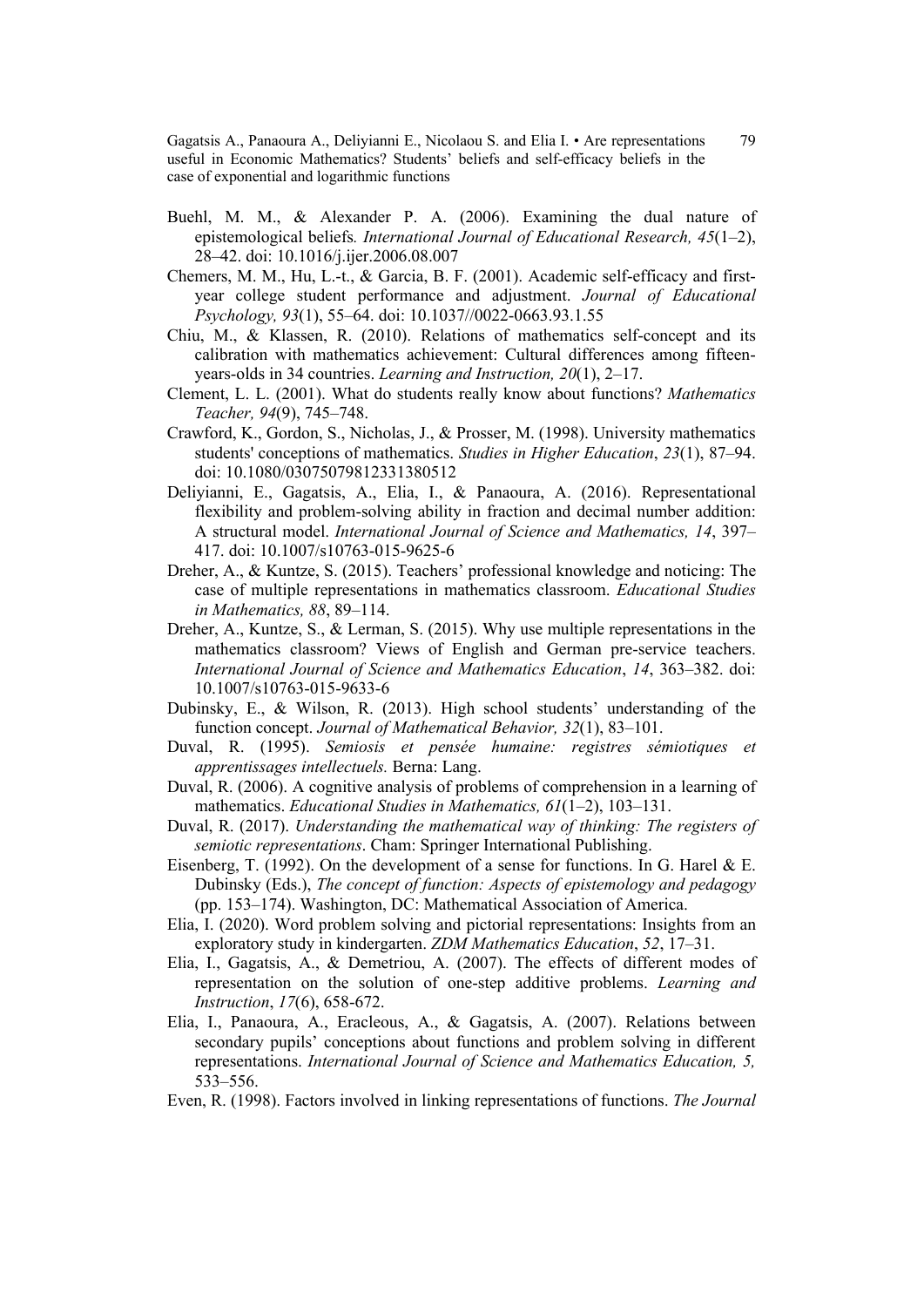*of Mathematical Behavior, 17*(1), 105–121.

- Gagatsis, A., Deliyianni, E., Elia, I. & Panaoura, A. (2011). Explorer la flexibilité: le cas du domaine numerique. *Annales de didactique et de sciences cognitives, 16,* 25–43.
- Gagatsis, A., Deliyianni, E., Elia, I., & Panaoura, A. (2017). Representational flexibility in fractions and decimals: A synthesis of research studies. *Communication and Cognition, 50*(3–4), 93–120.
- Gagatsis, A., Elia, I., & Mousoulides, N. (2006). Are registers of representations and problem-solving processes on functions compartmentalized in students' thinking? *Revista Latinoamericana de Investigación en Matemática Educativa, 9*(1)*,* 105– 132.
- Gagatsis, A., & Shiakalli, M. (2004). Translation ability from one representation of the concept of function to another and mathematical problem solving. *Educational Psychology, 24*(5), 645–657.
- Goldin, G. (2002). Affect, meta-affect and mathematical belief structures. In G. C. Leder, E. Pehknonen, & G. Torner (Eds.), *Beliefs: A Hidden Variable in Mathematics Education?* (pp. 59–72). Dordrecht: Kluwer Academic Publishers.
- Goldin, G., & Shteingold, N. (2001). System of mathematical representations and development of mathematical concepts. In F. R. Curcio (Ed.), *The roles of representation in school mathematics* (pp. 1–23). Reston, VA: National Council of Teachers of Mathematics.
- Gómez-Chacón, I. M., Romero Albaladejo, I. M., & del Mar García López, M. (2016). Zig-zagging in geometrical reasoning in technological collaborative environments: a mathematical working space-framed study concerning cognition and affect. *ZDM Mathematics Education, 48*(6), 909–925.
- Hannula, M. S. (2011). The structure and dynamics of affect in mathematical thinking and learning. In M. Pytlak, T. Rowland, & E. Swoboda (Eds.), *Proceedings of the Seventh Congress of the European Society for Research in Mathematics Education: Cerme 7, 9th - 13th February 2011, Rzeszów, Poland* (pp. 34–60). Rzeszów: University of Rzeszów.
- Hitt, F. (1998). Difficulties in the articulation of different representations linked to the concept of function. *The Journal of Mathematical Behavior, 17*(1), 123–134.
- Komarraju, M., & Nadler, D. (2013). Self-efficacy and academic achievement: Why do implicit beliefs, goals, and effort regulation matter? *Learning and Individual Differences, 25*, 67–72. doi: 10.1016/j.lindif.2013.01.005
- Laging, A., & Voßkamp, R. (2017). Determinants of maths performance of first-year business administration and economics students. *International Journal of Research in Undergraduate Mathematics Education, 3,* 108–142.
- Lesh, R., Post, T. R., & Behr, M. (1987). Representations and translations among representations in mathematics learning and problem solving. In C. Janvier (Ed.), *Problems of representation in the teaching and learning of mathematics (pp. 33–* 40). Hillsdale, NJ: Lawrence Erlbaum.
- Lizzio, A., Wilson, K., & Simons, R. (2002). University students' perceptions of the learning environment and academic outcomes: Implications for theory and practice. *Studies in Higher Education, 27*(1), 27–52. doi: 10.1080/03075070120099359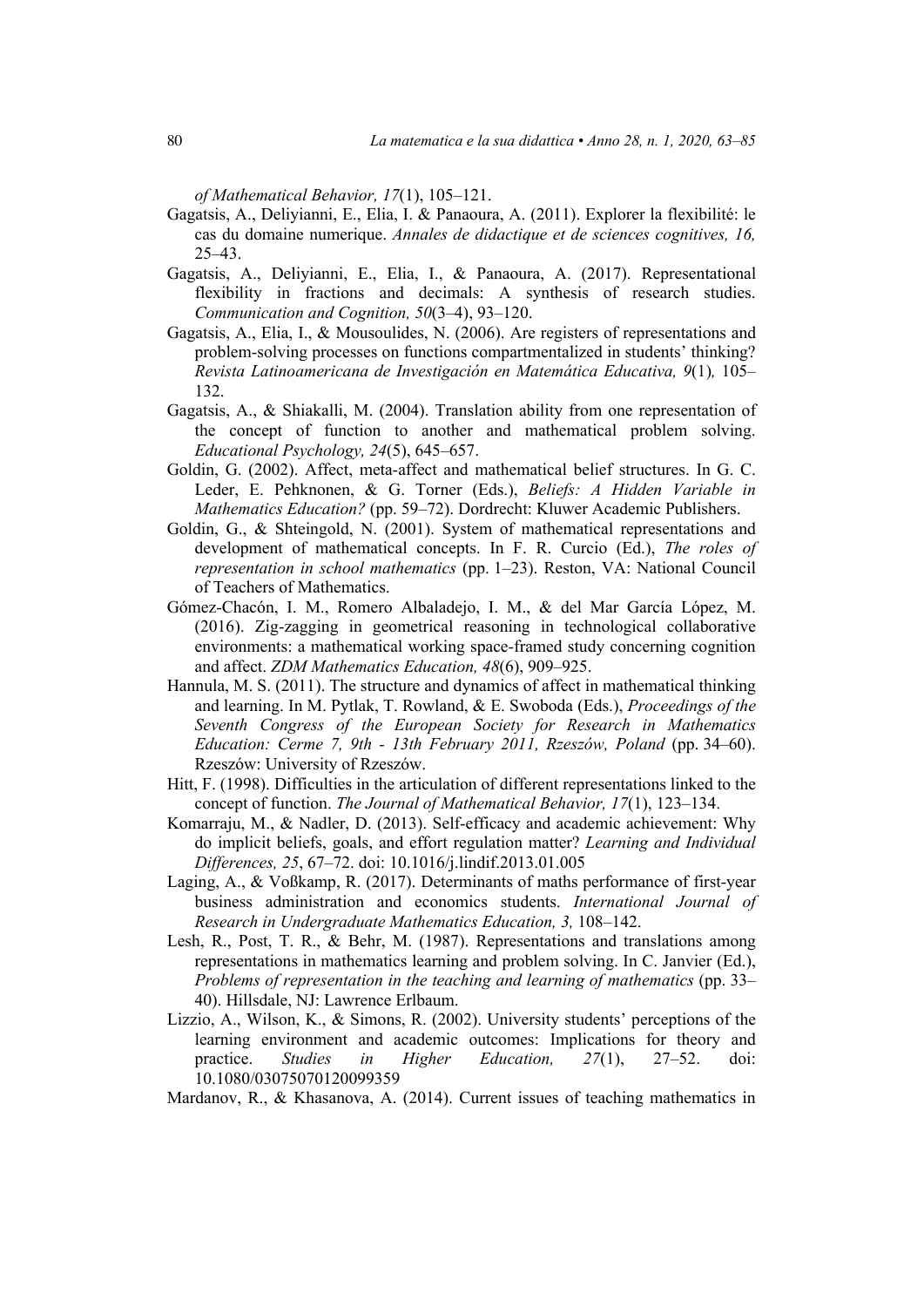economic faculties of universities. *Procedia - Social and Behavioral Sciences, 152*, 1062–1065.

- Mason, L., & Scrivani, L. (2004). Enhancing students' mathematical beliefs: An intervention study. *Learning and Instruction*, *14*(2), 153–176.
- Melnik, R., Makarov, R., & Belair, J. (2017). Modern challenges and interdisciplinary interactions via mathematical, statistical, and computational models. In R. Melnik, R. Makarov, & J. Belair (Eds.), *Recent Progress and Modern Challenges in Applied Mathematics, Modeling and Computational Science* (pp. 3–16). New York.: Springer. doi: 10.1007/978-1-4939-6969-2\_8
- Moosavian, S. A. Z. N. (2016). Teaching economics and providing visual "big pictures". *Journal of Economics and Political Economy, 3*(1), 119–133.
- Nicolaou, S., Gagatsis, A, Deliyianni, E., Panaoura, A., Elia, I., & Anastasiadou, S. (2017). Tracing the beliefs and self-efficacy beliefs of undergraduate economic sciences students: The case of the representations of functions. In J.-C. Régnier, R. Gras, R. Couturier, & A. Bodin (Eds.), *Analyse Statistique Implicative: Points de vue conceptuels, applicatifs et métaphoriques* (pp. 457–474). Besançon: Université Bourgogne Franche-Comté.
- Nicolaou, S., Gagatsis, A., Panaoura, A., Deliyianni, E., Elia, I., & Televantou, I. (2019). Economic sciences students' understanding on representation tasks concerning the concept of function. In J.-C. Régnier, R. Gras, M. Henry, R. Couturier, & G. Brousseau (Eds.), *Analyse Statistique Implicative: Cadre théorique en relation étroite et au service de multiples disciplines* (pp. 281–302). Besançon: Université Bourgogne Franche-Comté.
- Nyikahadzoyi, M. R. (2015). Teachers' knowledge of the concept of a function: A theoretical framework. *International Journal of Science and Mathematics Education, 13*(2), 261–283.
- Pajares, F. (1996). Self-efficacy beliefs in academic settings. *Review of Educational Research*, *66*(4), 543–578.
- Pajares, F., & Miller, M. D. (1994). Role of self-efficacy and self-concept beliefs in mathematical problem solving: A path analysis. *Journal of Educational Psychology, 86*(2), 193–203.
- Panaoura, A., Gagatsis, A., Deliyianni E., & Elia, I. (2009). The structure of students' beliefs about the use of representations and their performance on the learning of fractions. *Educational Psychology, 29*(6), 713–728.
- Panaoura, A., Gagatsis, A., Deliyianni, E., & Elia, I. (2010). A model on the cognitive and affective factors for the use of representations at the learning of decimals. *Educational Psychology, 30*(6), 713–734. doi: 10.1080/01443410.2010.501103
- Panaoura, A., Gagatsis, A., & Demetriou, A. (2009). An intervention to the metacognitive performance: Self-regulation in mathematics and mathematical modelling. *Acta Didactica Universatatis Comenianae Mathematics, 9*, 63–79.
- Panaoura, A., Michael-Chrysanthou, P., Gagatsis, A., Elia, I., & Philippou, A. (2017). A structural model related to the understanding of the concept of function: Definition and problem solving. *International Journal of Science and Mathematics Education, 15(4),* 723–740. doi: 10.1007/s10763-016-9714-1
- Philipp, R. A. (2007). Mathematics teachers' beliefs and affect. In F. K. Lester (Ed.), *Second handbook of research on mathematics teaching and learning* (pp. 257–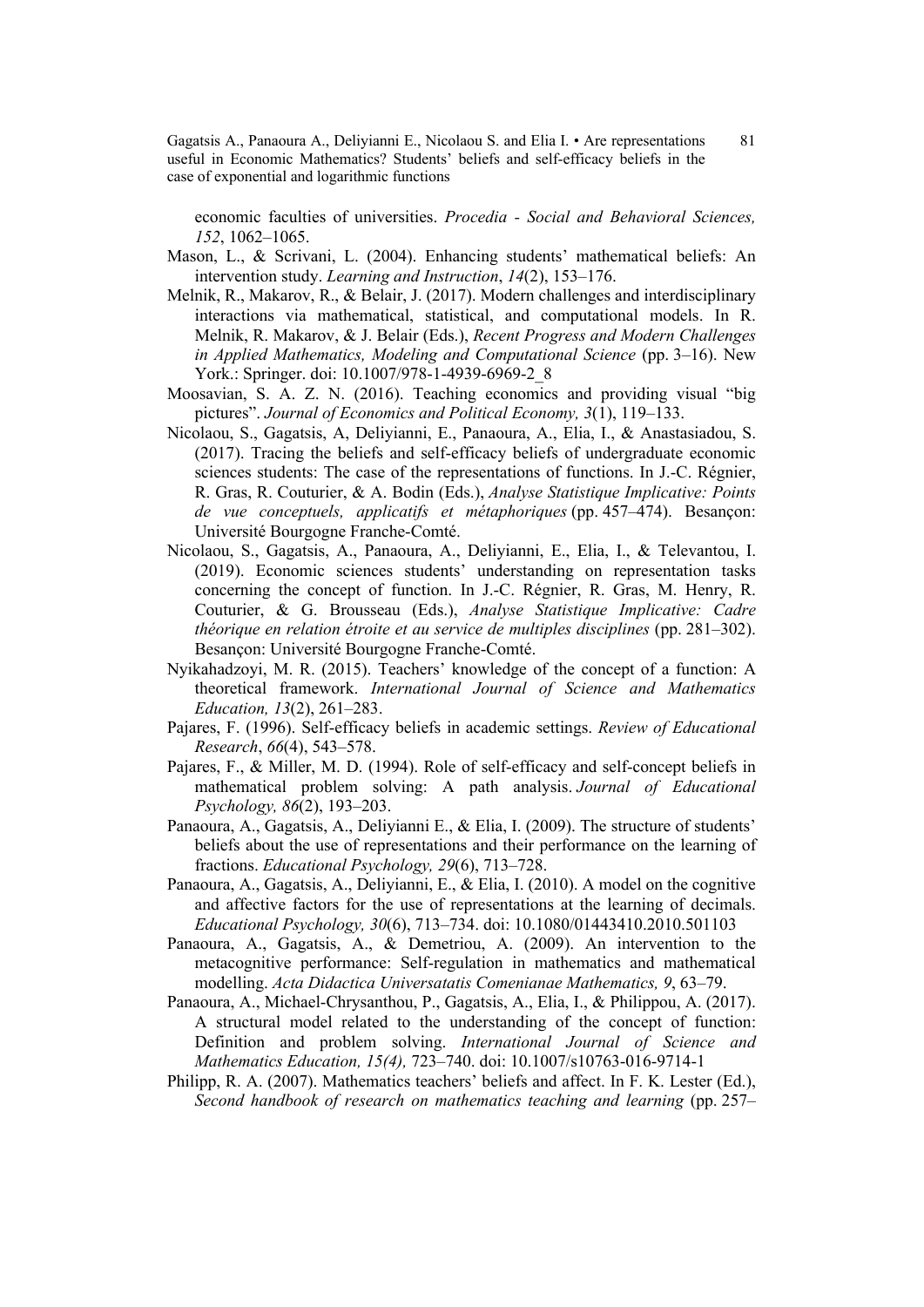315). Charlotte, NC: Information Age Publishing.

- Radford, L., & D'Amore, B. (Eds.). (2006). Semiotics, culture and mathematical thinking [Numero speciale]. *Revista Latinoamericana de Investigación en Matemática Educativa*. México: Cinvestav.
- Sajka, M. (2003). A secondary school students' understanding of the concept of function – a case study. *Educational Studies in Mathematics*, *53*(3), 229–254.
- Schoenfeld, A., Smith, J., & Arcavi, A. (1993). Learning: The microgenetic analysis of one student's evolving understanding of a complex subject matter domain. In R. Glaser (Ed.), *Advances in instructional psychology* (Vol. 4, pp. 55–175). Hillsdale, NJ: Lawrence Erbaum Associates.
- Schunk, D. H. (1981). Modeling and attributional effects on children's achievement: A self-efficacy analysis*. Journal of Educational Psychology, 73*, 93–105.
- Stohlmann, M., Cramer, K., Moore, T., & Maiorca, C. (2015). Changing pre-service elementary teachers' beliefs about mathematical knowledge. *Mathematics Teacher Education and Development*, *16*(2), 4–24.
- Theodoulou, R., Gagatsis, A., & Theodoulou, A. (2004). Un'immagine vale più di mille parole… Ma che tipo di immagine risulta più efficace nelle attività di problem solving matematico degli studenti? *La matematica e la sua didattica, 18*(2), 4–32.
- Van Dinther, M., Dochy, F., & Segers, M. (2011). Factors affecting students' selfefficacy in higher education. *Educational Research Review, 6*(2), 95–108. doi: 10.1016/j.edurev.2010.10.003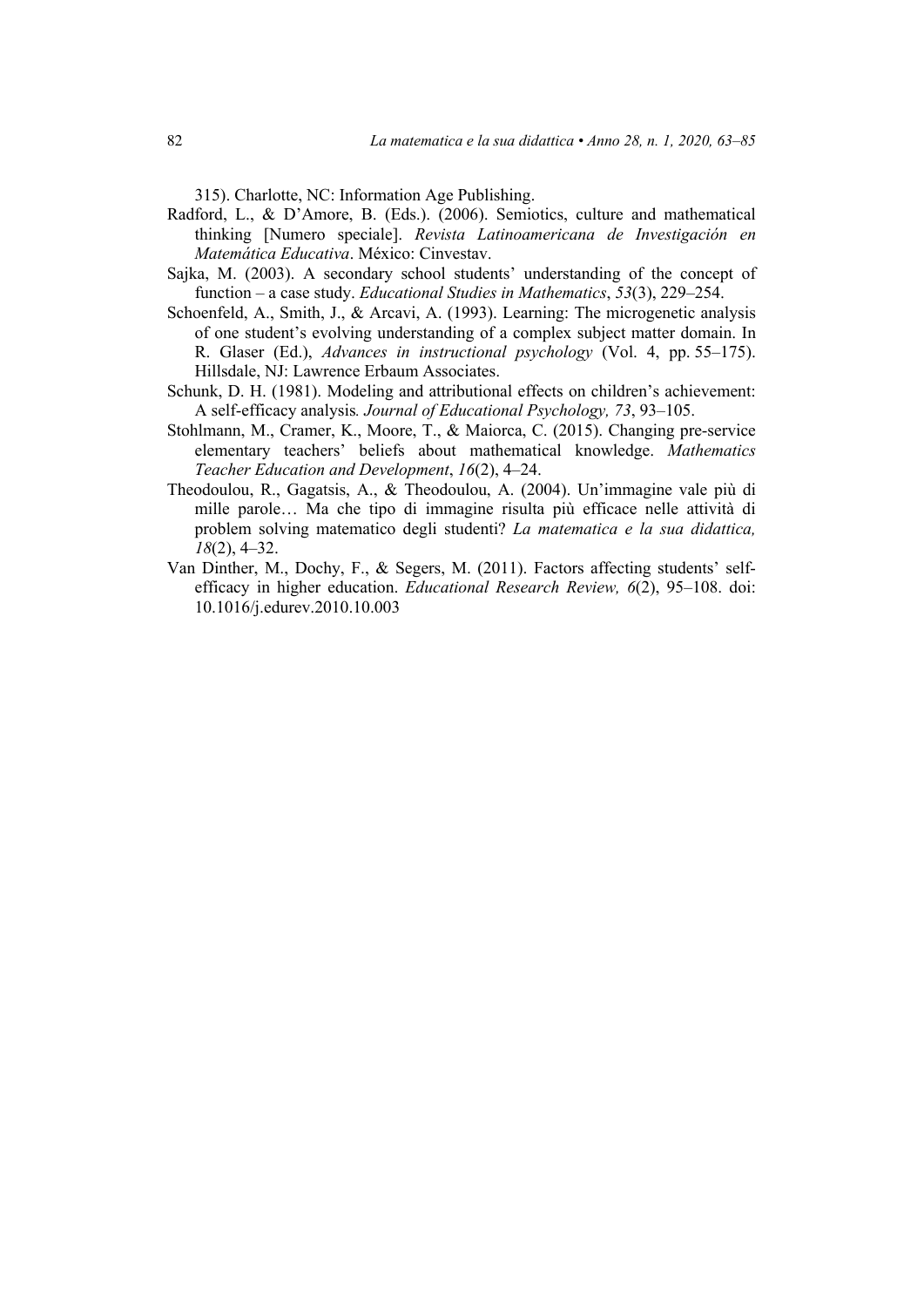## **APPENDIX**

| Affective factor                                                                               | Questionnaire Item                                                                                        | Variables |
|------------------------------------------------------------------------------------------------|-----------------------------------------------------------------------------------------------------------|-----------|
|                                                                                                |                                                                                                           |           |
| Self-efficacy beliefs<br>concerning                                                            | I am able to understand mathematical concepts<br>and procedures.                                          | seBM1     |
| Mathematics                                                                                    | I feel confident when I have to use Mathematics                                                           | seBM2     |
|                                                                                                | I am able to use Mathematics to solve financial/<br>management problems.                                  | seBM3     |
|                                                                                                | I have the ability to solve a financial/<br>administrational problem requiring the use<br>of Mathematics. | seBM4     |
|                                                                                                | I have the necessary skills to use and apply<br>Mathematics.                                              | seBM5     |
| Self-efficacy beliefs<br>concerning the use of<br>representations                              | I am able to convert one representational system<br>into another (e.g. from algebraic to<br>graphical)    | seBR1     |
|                                                                                                | I am able to use representations effectively.                                                             | seBR3     |
|                                                                                                | I have the ability to modify and use<br>representations.                                                  | seBR4     |
|                                                                                                | I can analyze the representations given to me.                                                            | seBR10    |
|                                                                                                | I am able to recognize the graph of a function.                                                           | seBR11    |
|                                                                                                | I can sketch the graph of a function.                                                                     | seBR12    |
|                                                                                                | I am able to apply properties for processing a<br>representation.                                         | seBR14    |
|                                                                                                | I am able to use various forms of representation<br>given to me effectively.                              | seBR15    |
| Self-efficacy beliefs                                                                          | I have the ability to solve exponential functions.                                                        | seBRexp1  |
| concerning the use of<br>the representations for                                               | I have the necessary knowledge about the<br>representations of exponential functions.                     | seBRexp2  |
| exponential functions                                                                          | I have the ability to use representations of<br>exponential functions in my economic<br>analysis.         | seBRexp5  |
|                                                                                                | I am able to use representations of exponential<br>functions effectively.                                 | seBRexp6  |
|                                                                                                | I have the ability to use representations of<br>exponential functions given to me.                        | seBRexp8  |
|                                                                                                | I have the ability to analyze representations of<br>exponential functions given to me.                    | seBRexp9  |
| Self-efficacy beliefs<br>concerning the use of<br>representations for<br>logarithmic functions | I have the ability to solve logarithmic functions.                                                        | seBRlog1  |
|                                                                                                | I have the necessary knowledge of the<br>representations of logarithmic functions.                        | seBRlog2  |
|                                                                                                | I can convert the algebraic representation of the                                                         | seBRlog3  |

Conceptualization of students' beliefs and self-efficacy beliefs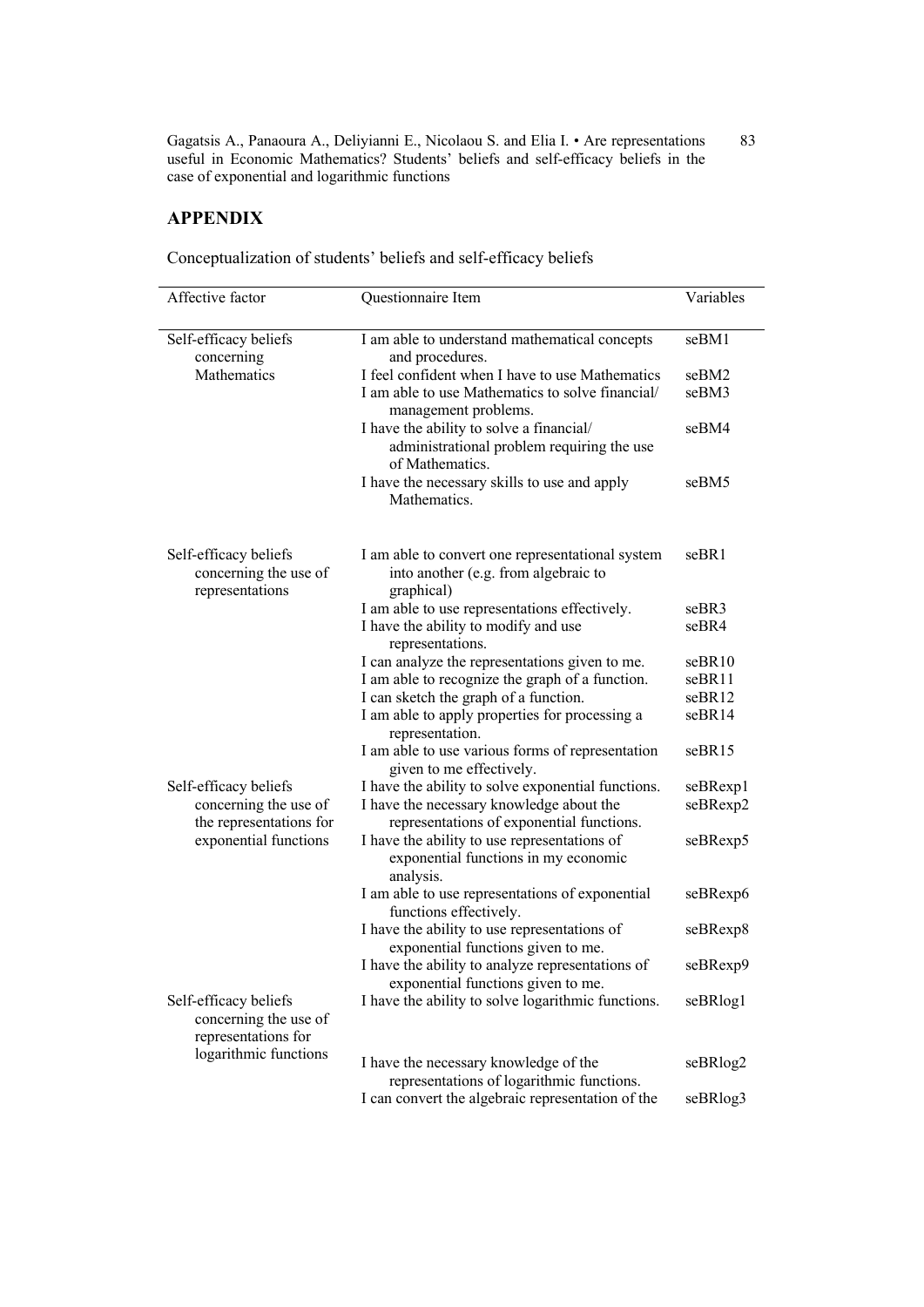|                                                                                  | logarithmic function into graphical                                                                                                               |                  |
|----------------------------------------------------------------------------------|---------------------------------------------------------------------------------------------------------------------------------------------------|------------------|
|                                                                                  | representation.<br>I can convert the graphical representation of the<br>logarithmic function into algebraic<br>representation.                    | seBRlog4         |
|                                                                                  | I prefer to solve problems that include                                                                                                           | seBRlog5         |
|                                                                                  | representations of logarithmic functions.<br>I have the ability to use representations of<br>logarithmic functions in my economic<br>analysis.    | seBRlog6         |
|                                                                                  | I am able to use representations of logarithmic<br>functions effectively.                                                                         | seBRlog7         |
| Beliefs concerning the use<br>of representations                                 | The graphical representation is a useful tool in<br>problem solving.                                                                              | BR <sub>1</sub>  |
|                                                                                  | The graphical representation is an important way<br>of understanding a concept.                                                                   | BR <sub>2</sub>  |
|                                                                                  | In order to solve some exercises, I have to<br>construct a diagram.                                                                               | BR <sub>3</sub>  |
|                                                                                  | In order to solve many exercises, I have to<br>understand the graphical representation<br>given.                                                  | BR4              |
|                                                                                  | Using representations can provide me with some<br>useful information that might help me solve<br>the corresponding problem.                       | BR <sub>5</sub>  |
|                                                                                  | The construction of a representation to solve an<br>exercise is helpful.                                                                          | BR <sub>6</sub>  |
|                                                                                  | The exercises in which graphical representation<br>is given are easier to solve.                                                                  | BR <sub>8</sub>  |
| Beliefs concerning the<br>importance of using<br>representations in<br>economics | The most appropriate way to present an<br>economic analysis is through representation.                                                            | BiR2             |
|                                                                                  | From the financial / administrative problems<br>analyses some representations results which<br>will need to understand and analyze were<br>found. | BiR3             |
|                                                                                  | Representations help me to solve financial /<br>managerial problems.                                                                              | BiR4             |
|                                                                                  | In order to find the right solution to a financial<br>problem, the use of representation is<br>necessary.                                         | BiR <sub>5</sub> |
|                                                                                  | Representations help me to understand a given<br>financial situation.                                                                             | BiR <sub>6</sub> |
|                                                                                  | The use of representations helps me to present<br>financial concepts to the general public in a<br>simple way.                                    | BiR7             |
|                                                                                  | The relationship between two variables is an<br>exponential function is essential in many<br>financial applications and analyses.                 | BiRexp3          |
|                                                                                  | Mathematics theorems which deal with<br>economic matters are good economic                                                                        | BiM <sub>8</sub> |